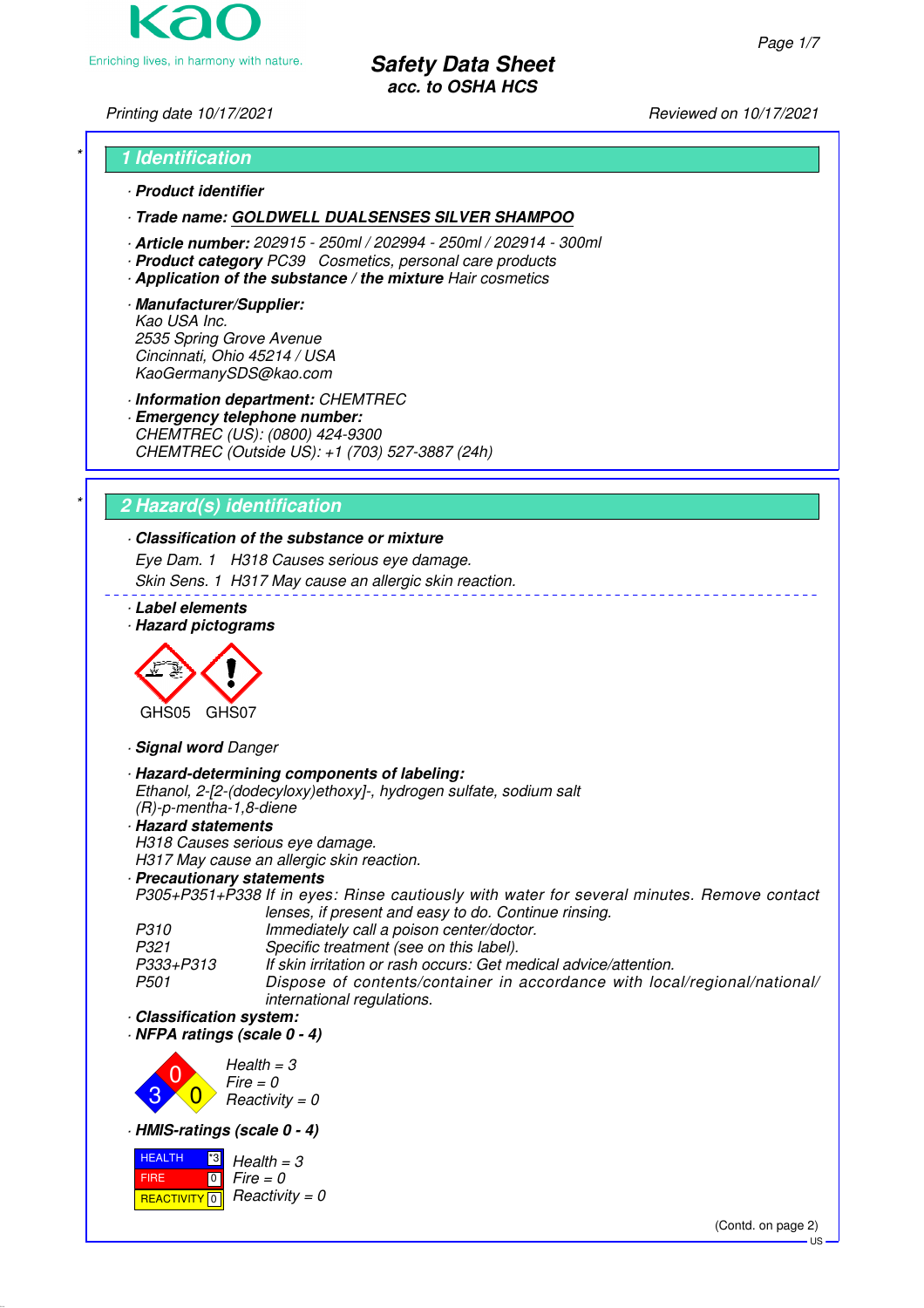Printing date 10/17/2021 **Reviewed on 10/17/2021** 

#### **Trade name: GOLDWELL DUALSENSES SILVER SHAMPOO**

(Contd. of page 1)

- · **Other hazards**
- · **Results of PBT and vPvB assessment**
- · **PBT:** Not applicable.
- · **vPvB:** Not applicable.

# **3 Composition/information on ingredients**

#### · **Chemical characterization: Mixtures**

· **Description:** Mixture of the substances listed below with nonhazardous additions.

| Dangerous components: |                                                                                              |                  |
|-----------------------|----------------------------------------------------------------------------------------------|------------------|
| CAS: 3088-31-1        | Ethanol, 2-[2-(dodecyloxy)ethoxy]-, hydrogen sulfate, sodium salt                            | $\geq 3 - 10\%$  |
|                       | Eye Dam. 1, H318<br>Skin Irrit. 2, H315                                                      |                  |
|                       | CAS: 13197-76-7 1-Dodecanaminium, N-(2-hydroxy-3-sulfopropyl)-N, N-dimethyl-,                | ≤2.5%            |
|                       | inner salt                                                                                   |                  |
|                       | $\Diamond$ Eye Irrit. 2A, H319                                                               |                  |
| CAS: 5989-27-5        | $(R)-p$ -mentha-1,8-diene                                                                    | $\geq 0.1 - 1\%$ |
|                       | So Flam. Liq. 3, H226<br>So Flam. Liq. 3, H226<br>So Skin Irrit. 2, H315; Skin Sens. 1, H317 |                  |

# **4 First-aid measures**

- · **Description of first aid measures**
- · **General information:** No special measures required.
- · **After inhalation:**

Supply fresh air and to be sure call for a doctor.

- In case of unconsciousness place patient stably in side position for transportation.
- · **After skin contact:** Immediately wash with water and soap and rinse thoroughly.
- · **After eye contact:**
- Rinse opened eye for several minutes under running water. Then consult a doctor.
- · **After swallowing:** If symptoms persist consult doctor.
- · **Information for doctor:** Treat symptomatically.
- · **Most important symptoms and effects, both acute and delayed** No further relevant information available.
- · **Indication of any immediate medical attention and special treatment needed** No further relevant information available.

# **5 Fire-fighting measures**

- · **Extinguishing media**
- · **Suitable extinguishing agents:**

CO2, extinguishing powder or water spray. Fight larger fires with water spray or alcohol resistant foam.

Use fire fighting measures that suit the environment.

· **Special hazards arising from the substance or mixture**

- Formation of toxic gases is possible during heating or in case of fire.
- · **Advice for firefighters**
- · **Protective equipment:** Mouth respiratory protective device. Do not inhale explosion gases or combustion gases. Wear fully protective suit.
- · **Additional information**

Dispose of fire debris and contaminated fire fighting water in accordance with official regulations. (Contd. on page 3)

 $\overline{18}$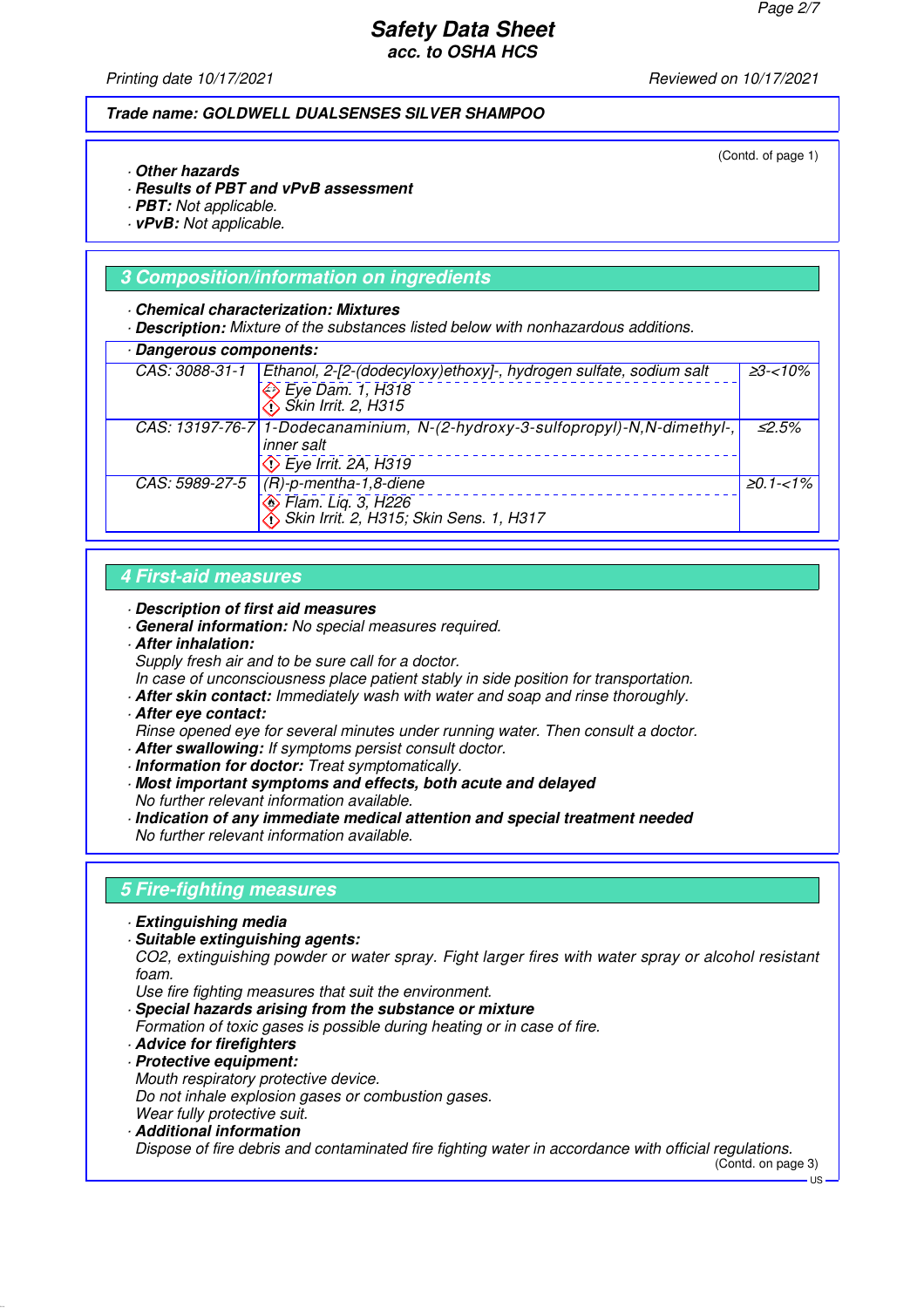Printing date 10/17/2021 **Reviewed on 10/17/2021** 

# **Trade name: GOLDWELL DUALSENSES SILVER SHAMPOO**

(Contd. of page 2)

Collect contaminated fire fighting water separately. It must not enter the sewage system.

#### \* **6 Accidental release measures**

- · **Personal precautions, protective equipment and emergency procedures** Wear protective equipment. Keep unprotected persons away.
- · **Environmental precautions:** Do not allow to penetrate the ground/soil.
- · **Methods and material for containment and cleaning up:**
- Absorb with liquid-binding material (sand, diatomite, acid binders, universal binders, sawdust). Use neutralizing agent.
- Dispose contaminated material as waste according to item 13.

Absorb liquid components with liquid-binding material.

**Reference to other sections** See Section 7 for information on safe handling. See Section 8 for information on personal protection equipment. See Section 13 for disposal information.

# **7 Handling and storage**

- · **Handling:**
- · **Precautions for safe handling** Ensure good ventilation/exhaustion at the workplace.
- · **Information about protection against explosions and fires:** No special measures required.
- · **Conditions for safe storage, including any incompatibilities**
- · **Storage:**
- · **Requirements to be met by storerooms and receptacles:** Store only in the original receptacle.
- · **Information about storage in one common storage facility:** Not required.
- · **Further information about storage conditions:** Keep receptacle tightly sealed. Keep container in a well-ventilated place. Store in cool, dry conditions in well sealed receptacles.
- · **Specific end use(s)** No further relevant information available.
- \* **8 Exposure controls/personal protection**
- · **Additional information about design of technical systems:** No further data; see item 7.
- · **Control parameters**
- · **Components with limit values that require monitoring at the workplace:** Not required.
- · **Additional information:** The lists that were valid during the creation were used as basis.
- · **Exposure controls**
- · **Personal protective equipment:**
- · **General protective and hygienic measures:** Avoid contact with the eyes and skin. Immediately remove all soiled and contaminated clothing. Wash hands before breaks and at the end of work. Avoid contact with the eyes.
- · **Breathing equipment:** Not required.
- · **Protection of hands:**



Protective gloves

Check protective gloves prior to each use for their proper condition. The glove material has to be impermeable and resistant to the product/ the substance/ the preparation.

(Contd. on page 4)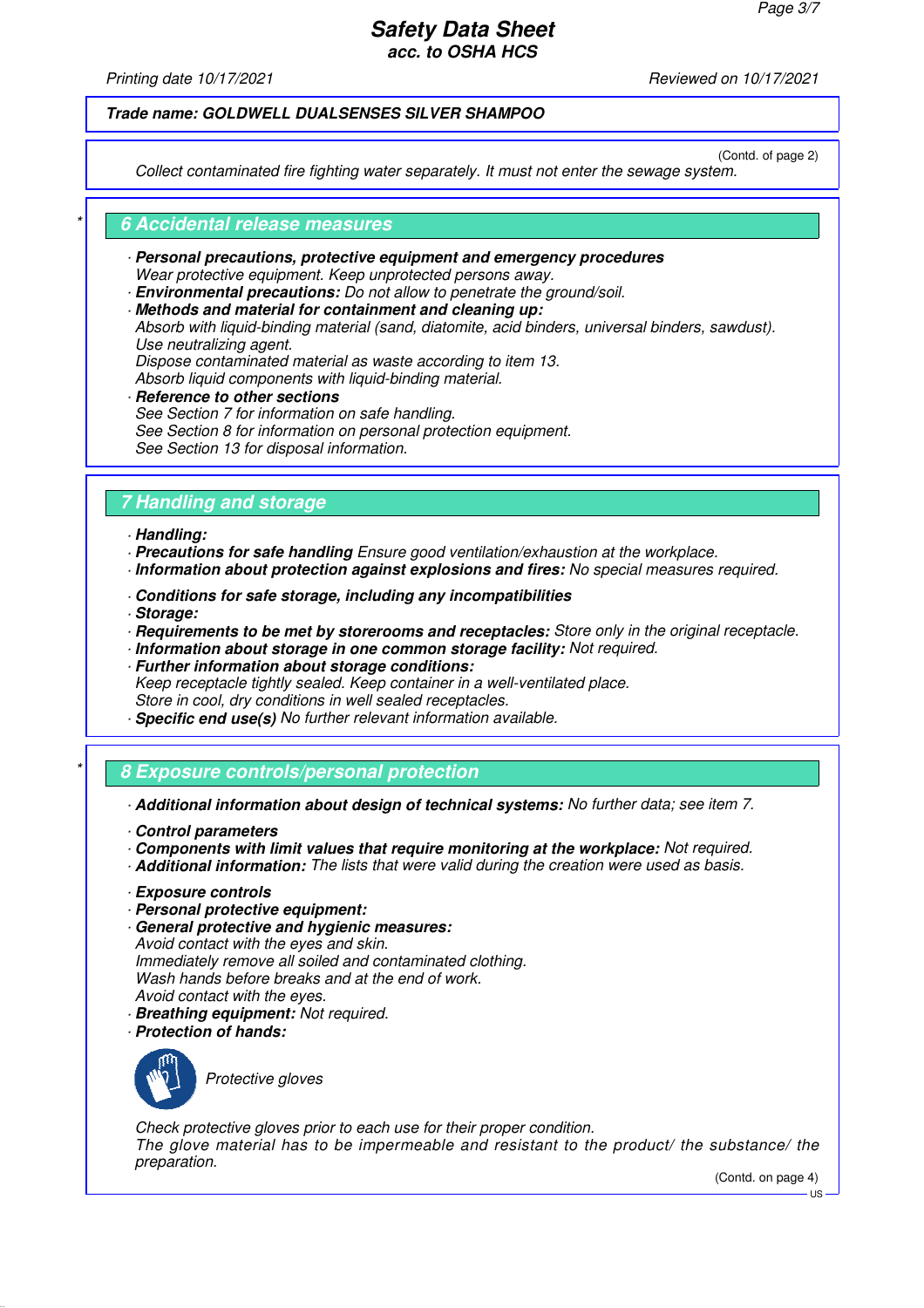Printing date 10/17/2021 **Printing date 10/17/2021** 

# **Trade name: GOLDWELL DUALSENSES SILVER SHAMPOO**

(Contd. of page 3)

· **Material of gloves** The selection of the suitable gloves does not only depend on the material, but also on further marks of quality and varies from manufacturer to manufacturer. As the product is a preparation of several substances, the resistance of the glove material can not be calculated in advance and has therefore to be checked prior to the application.

#### · **Penetration time of glove material**

The exact break through time has to be found out by the manufacturer of the protective gloves and has to be observed.

#### · **Eye protection:**



Goggles recommended during refilling.

| · Information on basic physical and chemical properties<br><b>General Information</b> |                                               |
|---------------------------------------------------------------------------------------|-----------------------------------------------|
| · Appearance:                                                                         |                                               |
| Form:                                                                                 | Liquid                                        |
| Color:                                                                                | Violet                                        |
| · Odor:                                                                               | Characteristic                                |
| Odor threshold:                                                                       | Not determined.                               |
| $\cdot$ pH-value at 20 $\degree$ C (68 $\degree$ F):                                  | 4.8                                           |
| Change in condition                                                                   |                                               |
| <b>Melting point/Melting range:</b>                                                   | Undetermined.                                 |
| <b>Boiling point/Boiling range:</b>                                                   | Undetermined.                                 |
| · Flash point:                                                                        | Not applicable.                               |
| · Flammability (solid, gaseous):                                                      | Not applicable.                               |
| Decomposition temperature:                                                            | Not determined.                               |
| · Auto igniting:                                                                      | Product is not selfigniting.                  |
| Danger of explosion:                                                                  | Product does not present an explosion hazard. |
| $\cdot$ Vapor pressure at 20 °C (68 °F):                                              | 23 hPa (17.3 mm Hg)                           |
| $\cdot$ Density at 20 $\degree$ C (68 $\degree$ F):                                   | 1.0381 g/cm <sup>3</sup> (8.66294 lbs/gal)    |
| · Relative density                                                                    | Not determined.                               |
| · Vapor density                                                                       | Not determined.                               |
| · Evaporation rate                                                                    | Not determined.                               |
| · Solubility in / Miscibility with                                                    |                                               |
| Water:                                                                                | Not miscible or difficult to mix.             |
| · Partition coefficient (n-octanol/water): Not determined.                            |                                               |
| · Viscosity:                                                                          |                                               |
| Dynamic at 20 $\degree$ C (68 $\degree$ F):                                           | 11000 mPas                                    |
| <b>Kinematic:</b>                                                                     | Not determined.                               |
| · Solvent content:                                                                    |                                               |
| Organic solvents:                                                                     | 0%                                            |
| Water:                                                                                | 78.3%                                         |
| <b>VOC content:</b>                                                                   | 0%                                            |
| Solids content:                                                                       | 22.0%                                         |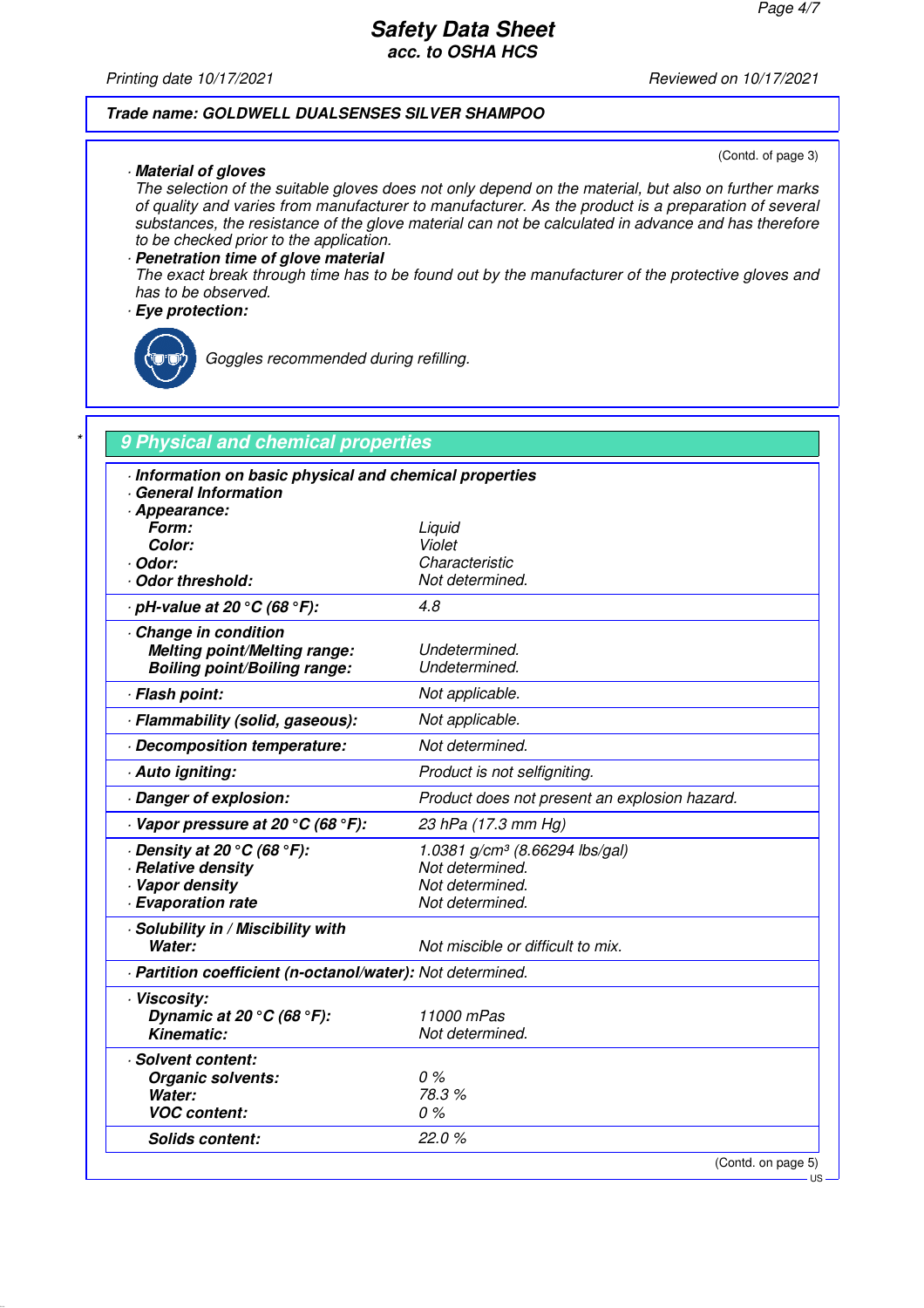Printing date 10/17/2021 **Reviewed on 10/17/2021** 

#### **Trade name: GOLDWELL DUALSENSES SILVER SHAMPOO**

(Contd. of page 4)

· **Other information** No further relevant information available.

#### **10 Stability and reactivity**

#### · **Reactivity**

No dangerous reactions known if used as directed. No further relevant information available.

- · **Chemical stability** The product is stable under standard conditions.
- · **Thermal decomposition / conditions to be avoided:**
- No decomposition if used according to specifications.
- · **Possibility of hazardous reactions** No dangerous reactions known.
- · **Conditions to avoid** No further relevant information available.
- · **Incompatible materials:** No further relevant information available.
- · **Hazardous decomposition products:** No dangerous decomposition products known.

# **11 Toxicological information**

· **Information on toxicological effects**

- · **Acute toxicity:**
- · **Primary irritant effect:**
- · **on the skin:** No irritant effect.
- · **on the eye:** Strong irritant with the danger of severe eye injury.
- · **Sensitization:** Sensitization possible through skin contact.
- · **Additional toxicological information:**

The product shows the following dangers according to internally approved calculation methods for preparations:

When used and handled according to specifications, the product does not have any harmful effects according to our experience and the information provided to us. Irritant

· **Carcinogenic categories**

· **IARC (International Agency for Research on Cancer)**

CAS: 67-63-0 isopropyl alcohol 3

#### · **NTP (National Toxicology Program)**

None of the ingredients is listed.

- · **OSHA-Ca (Occupational Safety & Health Administration)**
- None of the ingredients is listed.

# **12 Ecological information**

- · **Toxicity**
- · **Aquatic toxicity:** No further relevant information available.
- · **Persistence and degradability** No further relevant information available.
- · **Behavior in environmental systems:**
- · **Bioaccumulative potential** No further relevant information available.
- · **Mobility in soil** No further relevant information available.
- · **Additional ecological information:**
- · **General notes:**
- Water hazard class 2 (Self-assessment): hazardous for water Do not allow product to reach ground water, water course or sewage system.

Must not reach bodies of water or drainage ditch undiluted or unneutralized.

- · **Results of PBT and vPvB assessment**
- · **PBT:** Not applicable.

(Contd. on page 6)

 $H<sub>S</sub>$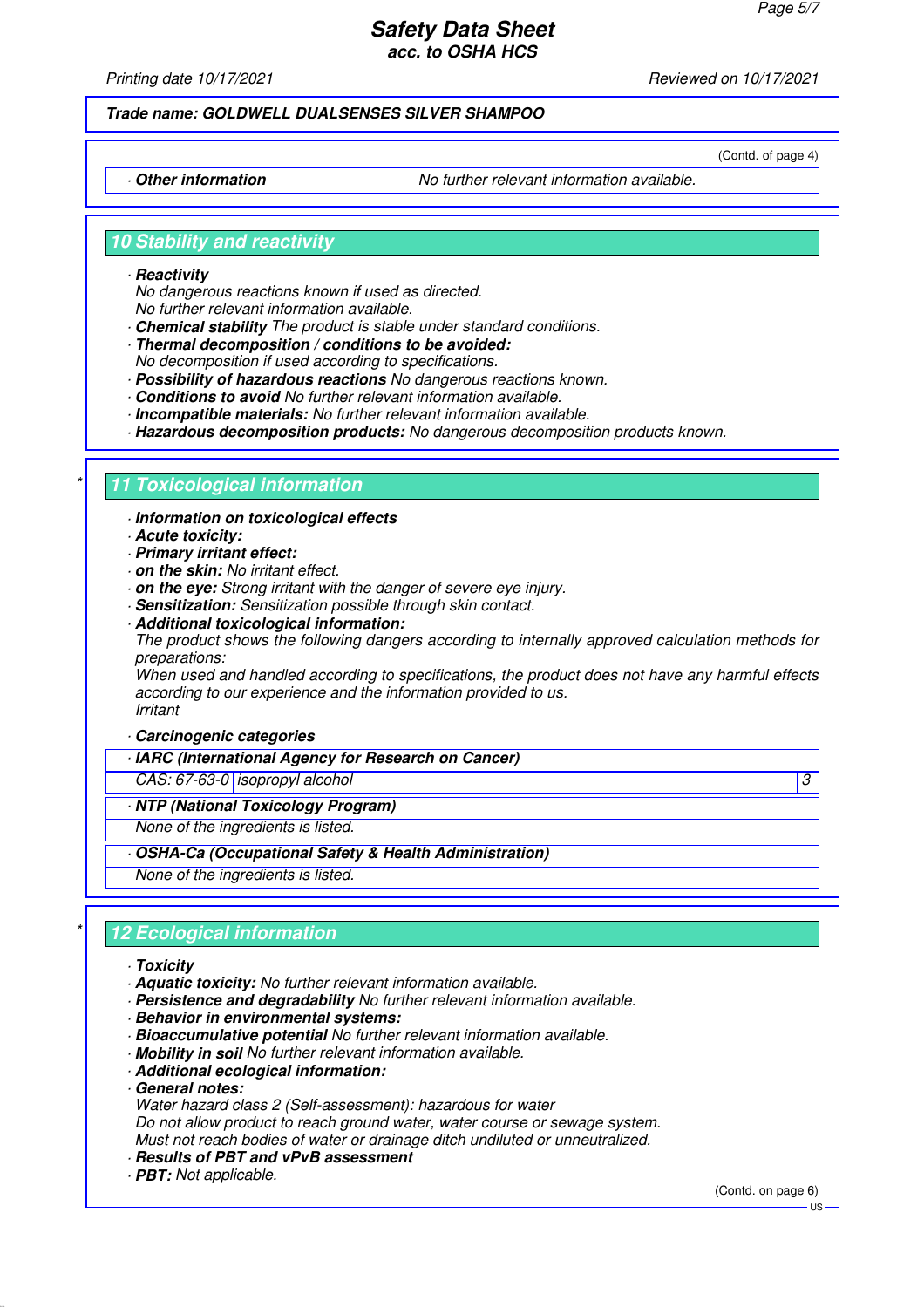(Contd. of page 5)

# **Safety Data Sheet acc. to OSHA HCS**

Printing date 10/17/2021 **Reviewed on 10/17/2021** 

# **Trade name: GOLDWELL DUALSENSES SILVER SHAMPOO**

· **vPvB:** Not applicable.

· **Other adverse effects** No further relevant information available.

### **13 Disposal considerations**

· **Uncleaned packagings:**

· **Recommendation:** Disposal must be made according to official regulations.

| 14 Transport information                                                          |                 |
|-----------------------------------------------------------------------------------|-----------------|
| <b>· UN-Number</b><br>· DOT, ADR/RID/ADN, ADN, IMDG, IATA                         | Void            |
| · UN proper shipping name<br>DOT, ADN, IMDG, IATA                                 | Void            |
| Transport hazard class(es)                                                        |                 |
| · DOT, ADR/RID/ADN, ADN, IMDG, IATA<br>· Class                                    | Void            |
| · Packing group<br>· DOT, ADR/RID/ADN, IMDG, IATA                                 | Void            |
| · Environmental hazards:                                                          | Not applicable. |
| · Special precautions for user                                                    | Not applicable. |
| Transport in bulk according to Annex II of<br><b>MARPOL73/78 and the IBC Code</b> | Not applicable. |
| - UN "Model Regulation":                                                          | Void            |

# **15 Regulatory information**

· **Safety, health and environmental regulations/legislation specific for the substance or mixture**

No further relevant information available.

· **Sara**

- · **Section 355 (extremely hazardous substances):**
- None of the ingredients is listed.
- · **Section 313 (Specific toxic chemical listings):**

CAS: 67-63-0 isopropyl alcohol

CAS: 122-99-6 2-Phenoxyethanol

· **TSCA (Toxic Substances Control Act):**

All components have the value ACTIVE.

· **Hazardous Air Pollutants**

None of the ingredients is listed.

· **Chemicals known to cause cancer:**

None of the ingredients is listed.

· **Chemicals known to cause reproductive toxicity for females:**

None of the ingredients is listed.

· **Chemicals known to cause reproductive toxicity for males:**

None of the ingredients is listed.

(Contd. on page 7)

US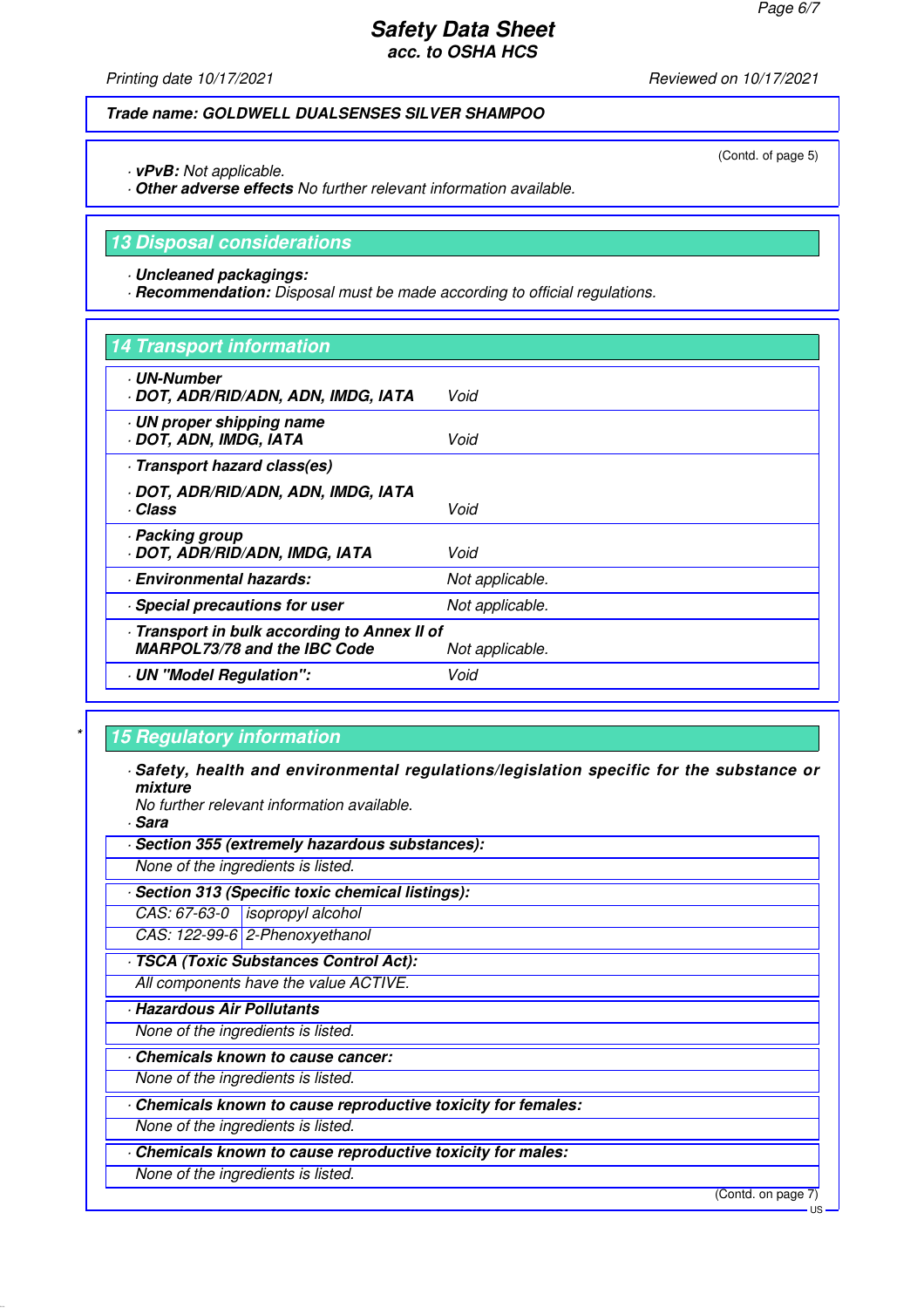Printing date 10/17/2021 **Reviewed on 10/17/2021** 

**Trade name: GOLDWELL DUALSENSES SILVER SHAMPOO**

(Contd. of page 6)

· **Chemicals known to cause developmental toxicity:**

None of the ingredients is listed.

· **Carcinogenic categories**

· **EPA (Environmental Protection Agency)**

CAS: 65-85-0 Benzoic acid D

· **TLV (Threshold Limit Value)** CAS: 67-63-0 isopropyl alcohol A4

· **NIOSH-Ca (National Institute for Occupational Safety and Health)**

None of the ingredients is listed.

· **Chemical safety assessment:** A Chemical Safety Assessment has not been carried out.

#### **16 Other information**

This information is based on our present knowledge. However, this shall not constitute a guarantee for any specific product features and shall not establish a legally valid contractual relationship.

#### · **Relevant phrases**

H226 Flammable liquid and vapor. H315 Causes skin irritation. H317 May cause an allergic skin reaction. H318 Causes serious eye damage. H319 Causes serious eye irritation.

· **Department issuing SDS:** Regulatory Affairs

· **Date of preparation / last revision** 10/17/2021 / 3

· **Abbreviations and acronyms:** ADR: Accord relatif au transport international des marchandises dangereuses par route (European Agreement Concerning the International Carriage of Dangerous Goods by Road) IMDG: International Maritime Code for Dangerous Goods DOT: US Department of Transportation IATA: International Air Transport Association EINECS: European Inventory of Existing Commercial Chemical Substances ELINCS: European List of Notified Chemical Substances CAS: Chemical Abstracts Service (division of the American Chemical Society) NFPA: National Fire Protection Association (USA) HMIS: Hazardous Materials Identification System (USA) VOC: Volatile Organic Compounds (USA, EU) PBT: Persistent, Bioaccumulative and Toxic vPvB: very Persistent and very Bioaccumulative NIOSH: National Institute for Occupational Safety OSHA: Occupational Safety & Health TLV: Threshold Limit Value PEL: Permissible Exposure Limit REL: Recommended Exposure Limit Flam. Liq. 3: Flammable liquids – Category 3 Skin Irrit. 2: Skin corrosion/irritation - Category 2 Eye Dam. 1: Serious eye damage/eye irritation – Category 1 Eye Irrit. 2A: Serious eye damage/eye irritation – Category 2A Skin Sens. 1: Skin sensitisation – Category 1

· **\* Data compared to the previous version altered.**

**LIC**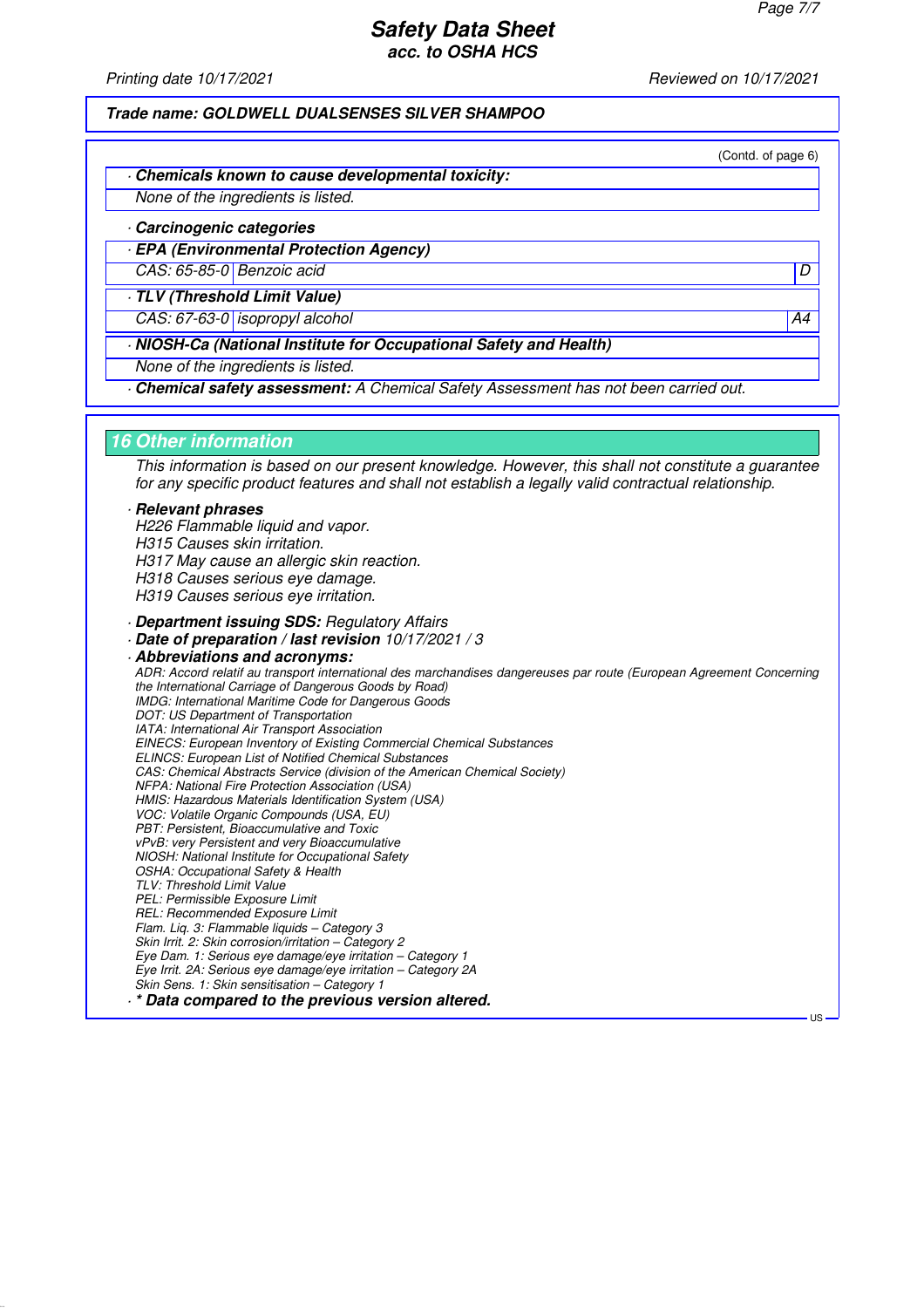

*Printing date 10/17/2021 Reviewed on 10/17/2021*

# *\** **1 Identification**

*·* **Product identifier**

*·* **Trade name: GOLDWELL DUALSENSES SILVER CONDITIONER**

- *·* **Article number:** *206243 300ml*
- *·* **Product category** *PC39 Cosmetics, personal care products*
- *·* **Application of the substance / the mixture** *Hair cosmetics*
- *·* **Manufacturer/Supplier:** *Kao USA Inc. 2535 Spring Grove Avenue Cincinnati, Ohio 45214 / USA KaoGermanySDS@kao.com*

*·* **Information department:** *CHEMTREC*

*·* **Emergency telephone number:** *CHEMTREC (US): (0800) 424-9300 CHEMTREC (Outside US): +1 (703) 527-3887 (24h)*

# **2 Hazard(s) identification**

# *·* **Classification of the substance or mixture**

*Skin Irrit. 2 H315 Causes skin irritation.*

*Eye Irrit. 2A H319 Causes serious eye irritation.*

- *·* **Label elements**
- *·* **Hazard pictograms**



*·* **Signal word** *Warning ·* **Hazard statements**

*H315 Causes skin irritation. H319 Causes serious eye irritation.*

*·* **Precautionary statements**

- *P264 Wash thoroughly after handling. Wear protective gloves / eye protection / face protection. P302+P352 If on skin: Wash with plenty of water. P321 Specific treatment (see on this label). P305+P351+P338 If in eyes: Rinse cautiously with water for several minutes. Remove contact lenses, if present and easy to do. Continue rinsing.*
- *P332+P313 If skin irritation occurs: Get medical advice/attention.* Take off contaminated clothing and wash it before reuse. *P337+P313 If eye irritation persists: Get medical advice/attention.*
- *·* **Classification system:**

*·* **NFPA ratings (scale 0 - 4)**



*·* **HMIS-ratings (scale 0 - 4)**



(Contd. on page 2)

 $H<sub>S</sub>$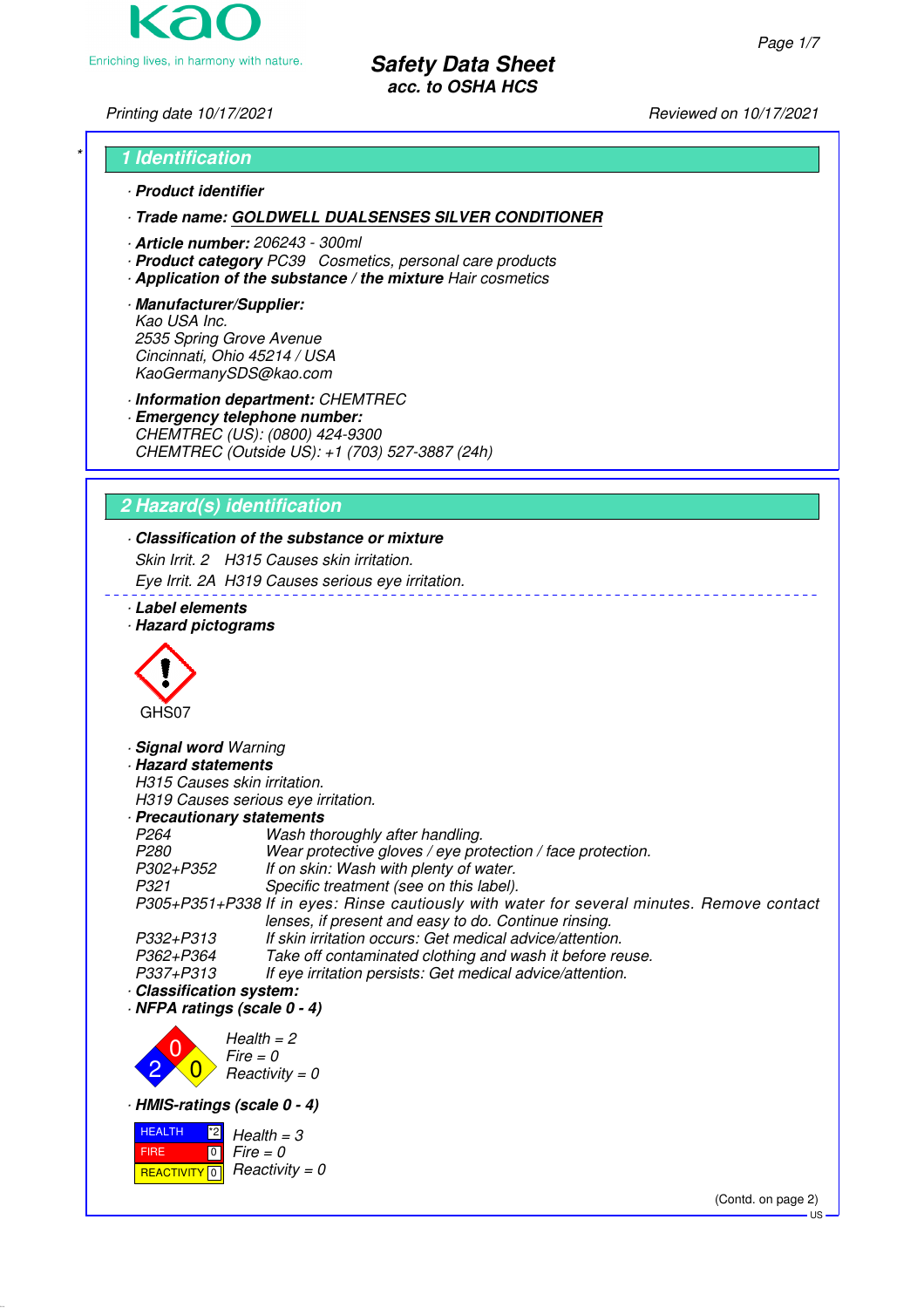*Printing date 10/17/2021 Reviewed on 10/17/2021*

#### **Trade name: GOLDWELL DUALSENSES SILVER CONDITIONER**

(Contd. of page 1)

- *·* **Other hazards**
- *·* **Results of PBT and vPvB assessment**
- *·* **PBT:** *Not applicable.*
- *·* **vPvB:** *Not applicable.*

# **3 Composition/information on ingredients**

#### *·* **Chemical characterization: Mixtures**

- *·* **Description:** *Mixture of the substances listed below with nonhazardous additions.*
- *·* **Dangerous components:**
- *CAS: 112-02-7 Cetrimonium chloride*
	- *Skin Corr. 1B, H314; Eye Dam. 1, H318*

≥*1-*≤*2.5%*

#### **4 First-aid measures**

*·* **Description of first aid measures**

- *·* **General information:** *No special measures required.*
- *·* **After inhalation:** *In case of unconsciousness place patient stably in side position for transportation.*
- *·* **After skin contact:** *Immediately wash with water and soap and rinse thoroughly.*
- *·* **After eye contact:**
- *Rinse opened eye for several minutes under running water. If symptoms persist, consult a doctor.*
- *·* **After swallowing:** *If symptoms persist consult doctor.*
- *·* **Information for doctor:** *Treat symptomatically.*
- *·* **Most important symptoms and effects, both acute and delayed** *No further relevant information available.*
- *·* **Indication of any immediate medical attention and special treatment needed** *No further relevant information available.*

# **5 Fire-fighting measures**

- *·* **Extinguishing media**
- *·* **Suitable extinguishing agents:** *Use fire fighting measures that suit the environment.*
- *·* **Special hazards arising from the substance or mixture**
- *Formation of toxic gases is possible during heating or in case of fire.*
- *·* **Advice for firefighters**
- *·* **Protective equipment:** *Mouth respiratory protective device. Do not inhale explosion gases or combustion gases. Wear fully protective suit.*
- *·* **Additional information**

*Dispose of fire debris and contaminated fire fighting water in accordance with official regulations. Collect contaminated fire fighting water separately. It must not enter the sewage system.*

# **6 Accidental release measures**

- *·* **Personal precautions, protective equipment and emergency procedures** *Wear protective equipment. Keep unprotected persons away.*
- *·* **Environmental precautions:** *Dilute with plenty of water. Do not allow to penetrate the ground/soil.*
- *·* **Methods and material for containment and cleaning up:** *Absorb liquid components with liquid-binding material.*
- *·* **Reference to other sections** *See Section 7 for information on safe handling.*

(Contd. on page 3)

 $H<sub>S</sub>$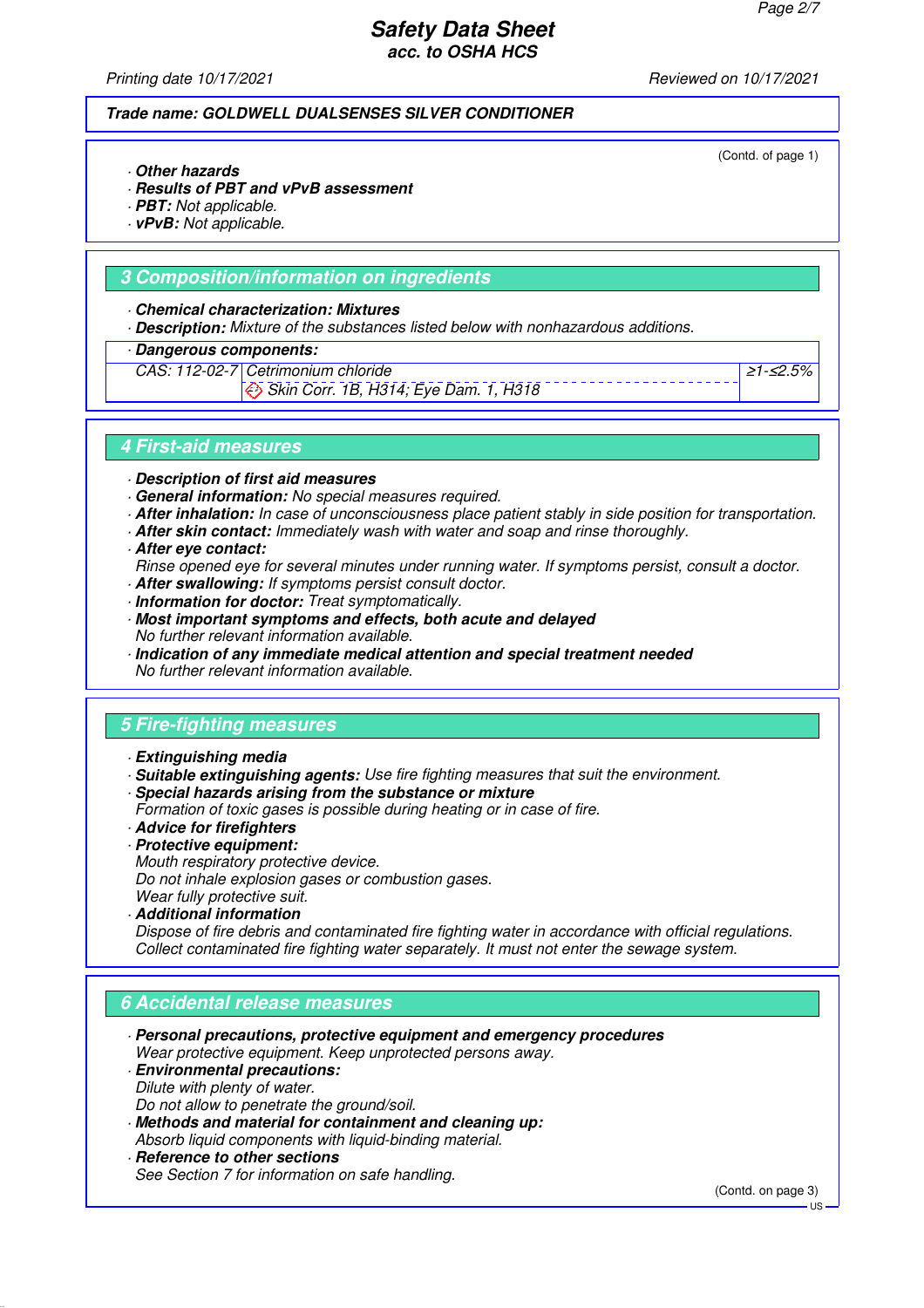*Printing date 10/17/2021 Reviewed on 10/17/2021*

# **Trade name: GOLDWELL DUALSENSES SILVER CONDITIONER**

(Contd. of page 2)

*See Section 8 for information on personal protection equipment. See Section 13 for disposal information.*

# **7 Handling and storage**

- *·* **Handling:**
- *·* **Precautions for safe handling** *Ensure good ventilation/exhaustion at the workplace.*
- *·* **Information about protection against explosions and fires:** *No special measures required.*
- *·* **Conditions for safe storage, including any incompatibilities**
- *·* **Storage:**
- *·* **Requirements to be met by storerooms and receptacles:** *Store only in the original receptacle.*
- *·* **Information about storage in one common storage facility:** *Not required.*
- *·* **Further information about storage conditions:**
- *Store in cool, dry conditions in well sealed receptacles.*
- *·* **Specific end use(s)** *No further relevant information available.*

# **8 Exposure controls/personal protection**

*·* **Additional information about design of technical systems:** *No further data; see item 7.*

- *·* **Control parameters**
- *·* **Components with limit values that require monitoring at the workplace:** *Not required.*
- *·* **Additional information:** *The lists that were valid during the creation were used as basis.*
- *·* **Exposure controls**
- *·* **Personal protective equipment:**
- *·* **General protective and hygienic measures:** *Immediately remove all soiled and contaminated clothing. Wash hands before breaks and at the end of work. Avoid contact with the skin. Avoid contact with the eyes.*
- *·* **Breathing equipment:** *Not required.*
- *·* **Protection of hands:**



*Protective gloves*

*Check protective gloves prior to each use for their proper condition.*

*The glove material has to be impermeable and resistant to the product/ the substance/ the preparation.*

*·* **Material of gloves**

*The selection of the suitable gloves does not only depend on the material, but also on further marks of quality and varies from manufacturer to manufacturer. As the product is a preparation of several substances, the resistance of the glove material can not be calculated in advance and has therefore to be checked prior to the application.*

#### *·* **Penetration time of glove material**

*The exact break through time has to be found out by the manufacturer of the protective gloves and has to be observed.*

*·* **Eye protection:**



*Goggles recommended during refilling.*

(Contd. on page 4)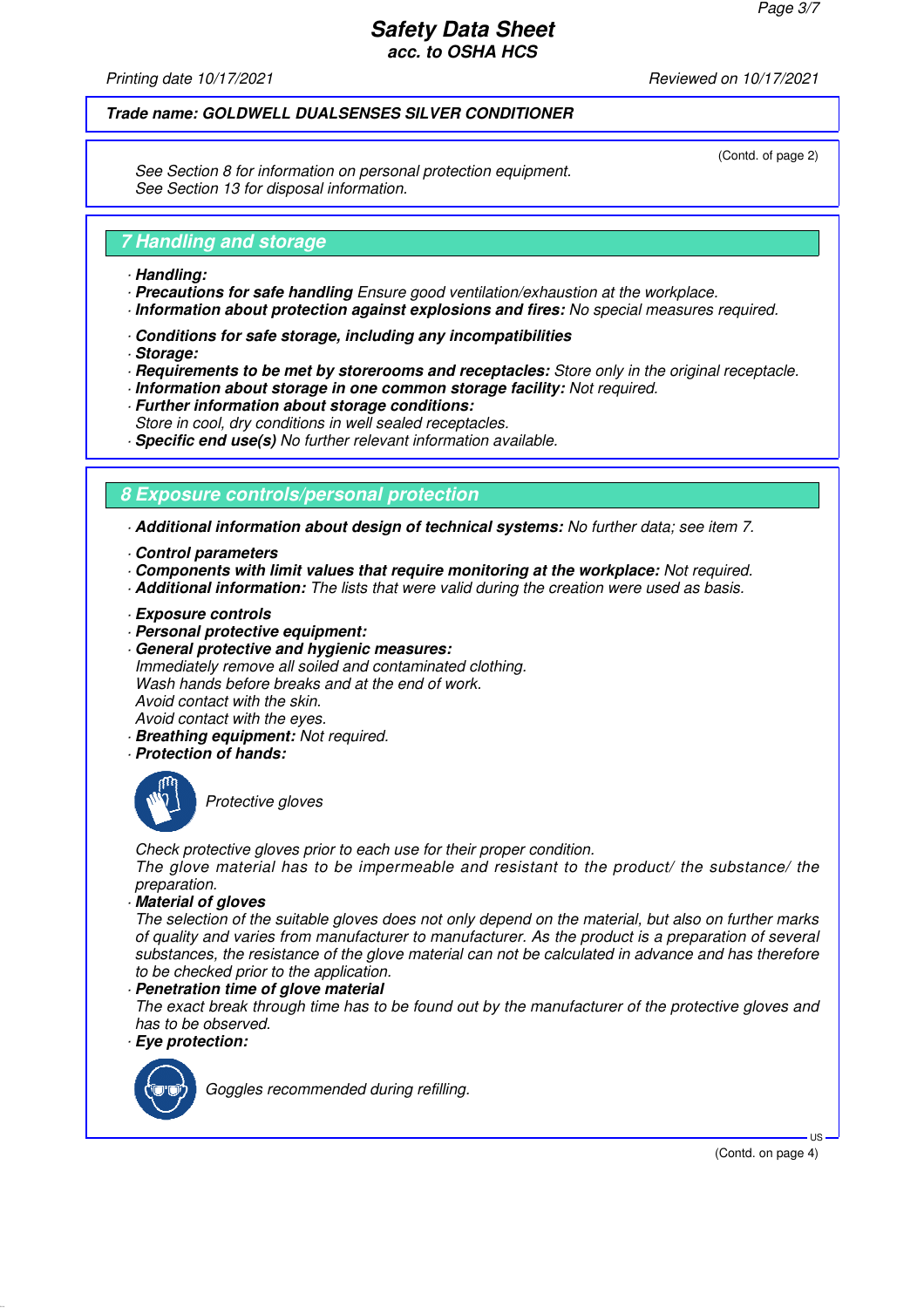*Printing date 10/17/2021 Reviewed on 10/17/2021*

# **Trade name: GOLDWELL DUALSENSES SILVER CONDITIONER**

(Contd. of page 3)

| · Information on basic physical and chemical properties    |                                               |
|------------------------------------------------------------|-----------------------------------------------|
| · General Information                                      |                                               |
| · Appearance:<br>Form:                                     | Viscous                                       |
| Color:                                                     | <i>Blue</i>                                   |
| · Odor:                                                    | Characteristic                                |
| Odor threshold:                                            | Not determined.                               |
| $\cdot$ pH-value at 20 $\degree$ C (68 $\degree$ F):       | 5.4                                           |
| Change in condition                                        |                                               |
| <b>Melting point/Melting range:</b>                        | Undetermined.                                 |
| <b>Boiling point/Boiling range:</b>                        | Undetermined.                                 |
| · Flash point:                                             | Not applicable.                               |
| · Flammability (solid, gaseous):                           | Not applicable.                               |
| Decomposition temperature:                                 | Not determined.                               |
| · Auto igniting:                                           | Product is not selfigniting.                  |
| Danger of explosion:                                       | Product does not present an explosion hazard. |
| $\cdot$ Vapor pressure at 20 °C (68 °F):                   | 23 hPa (17.3 mm Hg)                           |
| · Density:                                                 | Not determined.                               |
| · Relative density                                         | Not determined.                               |
| · Vapor density                                            | Not determined.                               |
| · Evaporation rate                                         | Not determined.                               |
| · Solubility in / Miscibility with                         |                                               |
| Water:                                                     | Fully miscible.                               |
| - Partition coefficient (n-octanol/water): Not determined. |                                               |
| · Viscosity:                                               |                                               |
| Dynamic:                                                   | Not determined.                               |
| <b>Kinematic:</b>                                          | Not determined.                               |
| · Solvent content:                                         |                                               |
| Organic solvents:                                          | 0.07%                                         |
| Water:                                                     | 89.4%                                         |
| <b>VOC content:</b>                                        | 0.07%                                         |
| <b>Solids content:</b>                                     | 2.5%                                          |
| Other information                                          | No further relevant information available.    |

# **10 Stability and reactivity**

*·* **Reactivity**

- *No dangerous reactions known if used as directed.*
- *No further relevant information available.*
- *·* **Chemical stability** *The product is stable under standard conditions.*
- *·* **Thermal decomposition / conditions to be avoided:**

*No decomposition if used according to specifications.*

- *·* **Possibility of hazardous reactions** *No dangerous reactions known.*
- *·* **Conditions to avoid** *No further relevant information available.*
- *·* **Incompatible materials:** *No further relevant information available.*

*·* **Hazardous decomposition products:** *No dangerous decomposition products known.*

**H**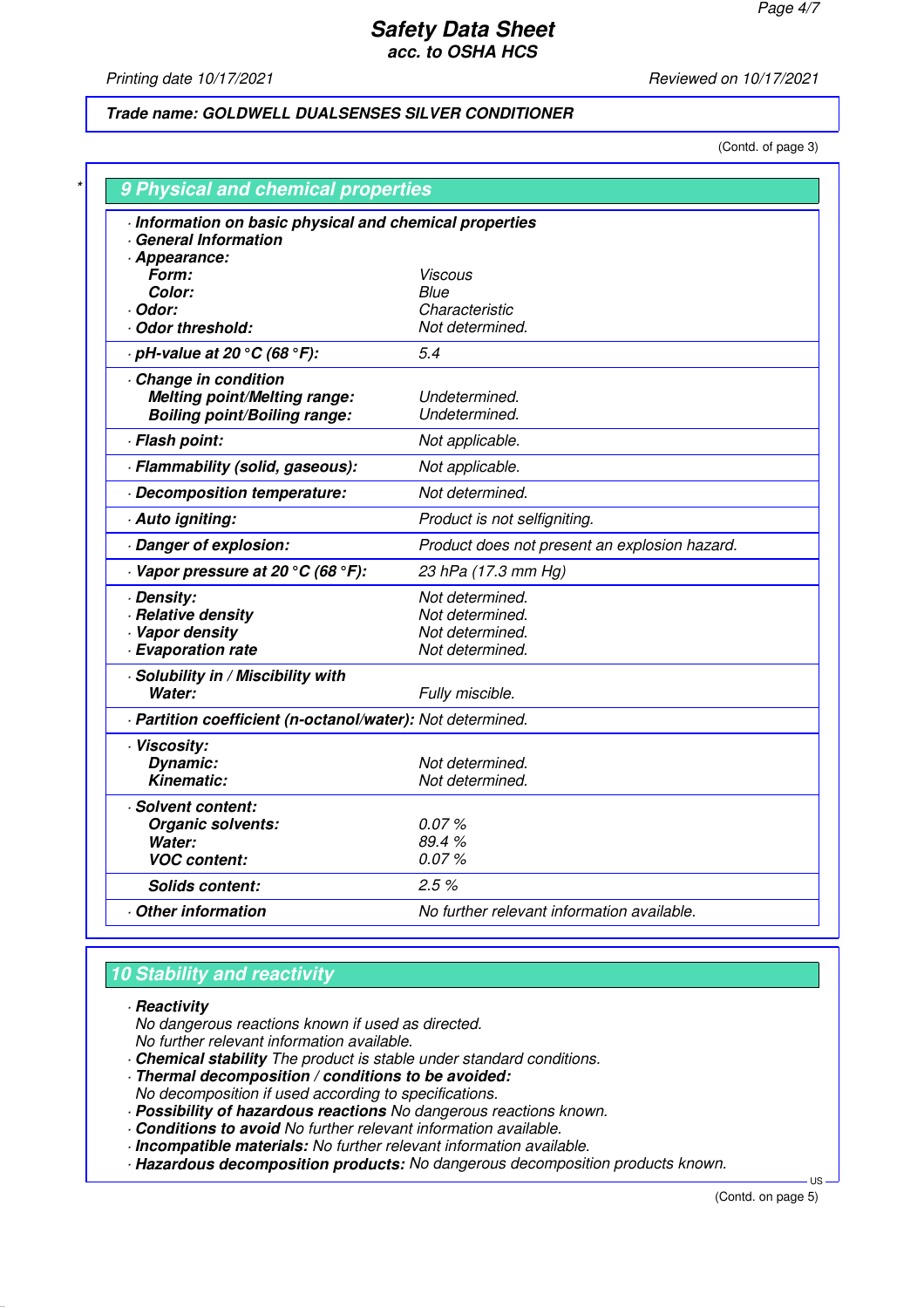*Printing date 10/17/2021 Reviewed on 10/17/2021*

#### **Trade name: GOLDWELL DUALSENSES SILVER CONDITIONER**

(Contd. of page 4)

### **11 Toxicological information**

- *·* **Information on toxicological effects**
- *·* **Acute toxicity:**
- *·* **Primary irritant effect:**
- *·* **on the skin:** *Irritant to skin and mucous membranes.*
- *·* **on the eye:** *Irritating effect.*
- *·* **Sensitization:** *No sensitizing effects known.*
- *·* **Additional toxicological information:**

*The product shows the following dangers according to internally approved calculation methods for preparations:*

*When used and handled according to specifications, the product does not have any harmful effects according to our experience and the information provided to us. Irritant*

- *·* **Carcinogenic categories**
- *·* **IARC (International Agency for Research on Cancer)**

*None of the ingredients is listed.*

#### *·* **NTP (National Toxicology Program)**

*None of the ingredients is listed.*

*·* **OSHA-Ca (Occupational Safety & Health Administration)**

*None of the ingredients is listed.*

# **12 Ecological information**

#### *·* **Toxicity**

- *·* **Aquatic toxicity:** *No further relevant information available.*
- *·* **Persistence and degradability** *No further relevant information available.*
- *·* **Behavior in environmental systems:**
- *·* **Bioaccumulative potential** *No further relevant information available.*
- *·* **Mobility in soil** *No further relevant information available.*
- *·* **Additional ecological information:**
- *·* **General notes:**
- *Water hazard class 3 (Self-assessment): extremely hazardous for water*

*Do not allow product to reach ground water, water course or sewage system, even in small quantities.*

*Danger to drinking water if even extremely small quantities leak into the ground.*

- *·* **Results of PBT and vPvB assessment**
- *·* **PBT:** *Not applicable.*
- *·* **vPvB:** *Not applicable.*
- *·* **Other adverse effects** *No further relevant information available.*

# **13 Disposal considerations**

- *·* **Uncleaned packagings:**
- *·* **Recommendation:** *Disposal must be made according to official regulations.*
- *·* **Recommended cleansing agent:** *Water, if necessary with cleansing agents.*

# *\** **14 Transport information**

*·* **UN-Number**

*·* **DOT, ADR/RID/ADN, IMDG, IATA** *Void*

(Contd. on page 6)

US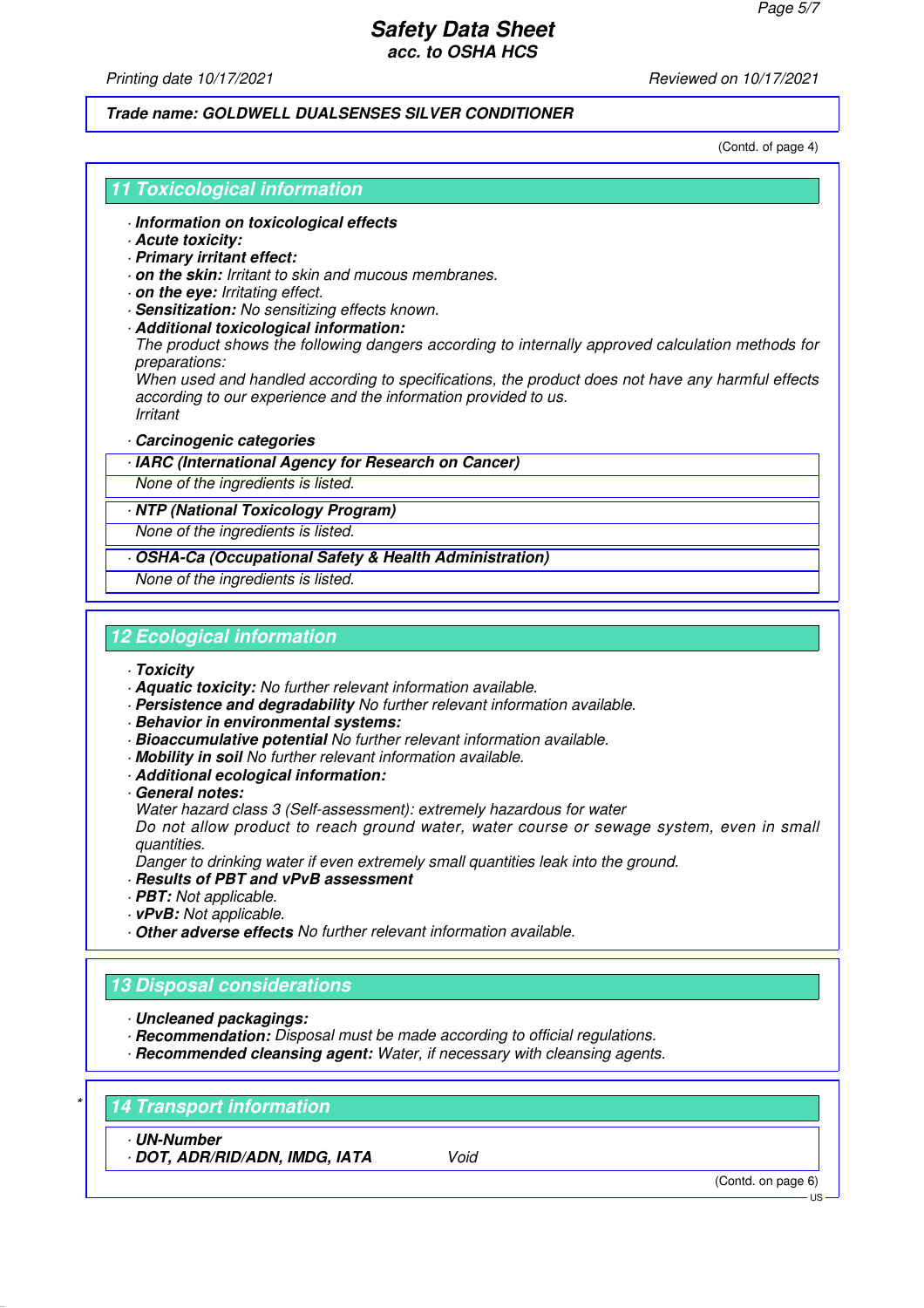#### *Printing date 10/17/2021 Reviewed on 10/17/2021*

#### **Trade name: GOLDWELL DUALSENSES SILVER CONDITIONER**

|                                                                                     | (Contd. of page 5) |
|-------------------------------------------------------------------------------------|--------------------|
| · UN proper shipping name<br>DOT, IMDG, IATA                                        | Void               |
| · Transport hazard class(es)                                                        |                    |
| · DOT, ADR/RID/ADN, ADN, IMDG, IATA<br>· Class                                      | Void               |
| · Packing group<br>· DOT, ADR/RID/ADN, IMDG, IATA                                   | Void               |
| · Environmental hazards:                                                            | Not applicable.    |
| · Special precautions for user                                                      | Not applicable.    |
| - Transport in bulk according to Annex II of<br><b>MARPOL73/78 and the IBC Code</b> | Not applicable.    |
| UN "Model Regulation":                                                              | Void               |
|                                                                                     |                    |

### **15 Regulatory information**

- *·* **Safety, health and environmental regulations/legislation specific for the substance or mixture**
	- *No further relevant information available.*
- *·* **Sara**
- *·* **Section 355 (extremely hazardous substances):**
- *None of the ingredients is listed.*
- *·* **Section 313 (Specific toxic chemical listings):** *CAS: 122-99-6 2-Phenoxyethanol*
- *·* **TSCA (Toxic Substances Control Act):** *All components have the value ACTIVE.*
- *·* **Hazardous Air Pollutants**
- *None of the ingredients is listed.*
- *·* **Chemicals known to cause cancer:**
- *None of the ingredients is listed.*
- *·* **Chemicals known to cause reproductive toxicity for females:**
- *None of the ingredients is listed.*
- *·* **Chemicals known to cause reproductive toxicity for males:**
- *None of the ingredients is listed.*
- *·* **Chemicals known to cause developmental toxicity:**
- *None of the ingredients is listed.*
- *·* **Carcinogenic categories**
- *·* **EPA (Environmental Protection Agency)**
- *None of the ingredients is listed.*
- *·* **TLV (Threshold Limit Value)**
- *None of the ingredients is listed.*
- *·* **NIOSH-Ca (National Institute for Occupational Safety and Health)**
- *None of the ingredients is listed.*
- *·* **Chemical safety assessment:** *A Chemical Safety Assessment has not been carried out.*

 US (Contd. on page 7)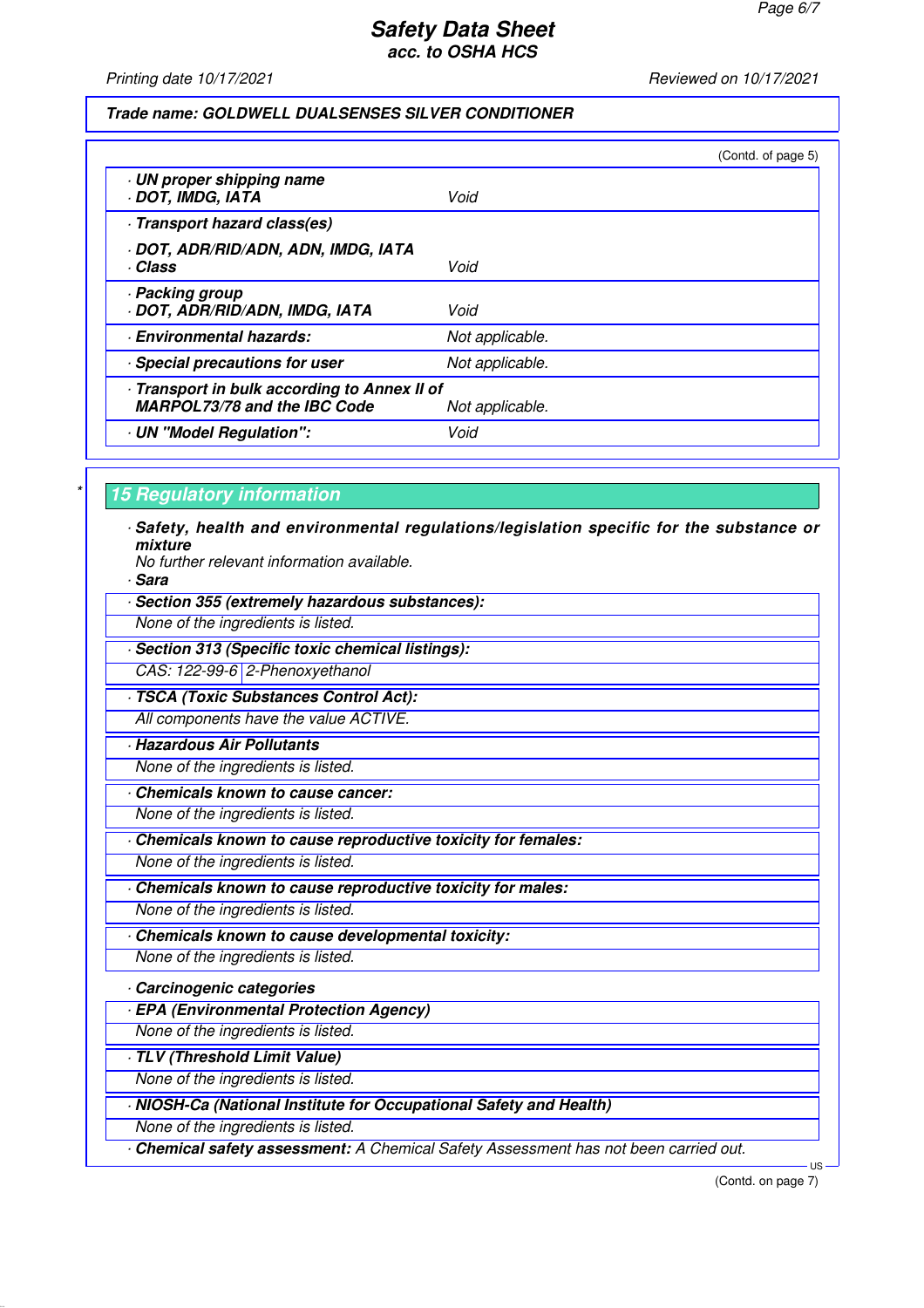*Printing date 10/17/2021 Reviewed on 10/17/2021*

# **Trade name: GOLDWELL DUALSENSES SILVER CONDITIONER**

(Contd. of page 6)

| <b>16 Other information</b>                                                                                                                                                                                                                                                                                                                                                                                                                                                                                                                                                                                                                                                                                                                                                                                                                                                                                                                                                                                                                                                                                                                                                                                                                                                                                                                                                                                                                                                   |
|-------------------------------------------------------------------------------------------------------------------------------------------------------------------------------------------------------------------------------------------------------------------------------------------------------------------------------------------------------------------------------------------------------------------------------------------------------------------------------------------------------------------------------------------------------------------------------------------------------------------------------------------------------------------------------------------------------------------------------------------------------------------------------------------------------------------------------------------------------------------------------------------------------------------------------------------------------------------------------------------------------------------------------------------------------------------------------------------------------------------------------------------------------------------------------------------------------------------------------------------------------------------------------------------------------------------------------------------------------------------------------------------------------------------------------------------------------------------------------|
| This information is based on our present knowledge. However, this shall not constitute a guarantee<br>for any specific product features and shall not establish a legally valid contractual relationship.                                                                                                                                                                                                                                                                                                                                                                                                                                                                                                                                                                                                                                                                                                                                                                                                                                                                                                                                                                                                                                                                                                                                                                                                                                                                     |
| · Relevant phrases<br>H314 Causes severe skin burns and eye damage.<br>H318 Causes serious eye damage.                                                                                                                                                                                                                                                                                                                                                                                                                                                                                                                                                                                                                                                                                                                                                                                                                                                                                                                                                                                                                                                                                                                                                                                                                                                                                                                                                                        |
| Department issuing SDS: Regulatory Affairs<br>Date of preparation / last revision 10/17/2021 / 4<br>Abbreviations and acronyms:<br>ADR: Accord relatif au transport international des marchandises dangereuses par route (European Agreement Concerning<br>the International Carriage of Dangerous Goods by Road)<br>IMDG: International Maritime Code for Dangerous Goods<br>DOT: US Department of Transportation<br>IATA: International Air Transport Association<br><b>EINECS: European Inventory of Existing Commercial Chemical Substances</b><br><b>ELINCS: European List of Notified Chemical Substances</b><br>CAS: Chemical Abstracts Service (division of the American Chemical Society)<br>NFPA: National Fire Protection Association (USA)<br>HMIS: Hazardous Materials Identification System (USA)<br>VOC: Volatile Organic Compounds (USA, EU)<br>PBT: Persistent, Bioaccumulative and Toxic<br>vPvB: very Persistent and very Bioaccumulative<br>NIOSH: National Institute for Occupational Safety<br><b>OSHA: Occupational Safety &amp; Health</b><br>TLV: Threshold Limit Value<br>PEL: Permissible Exposure Limit<br>REL: Recommended Exposure Limit<br>Skin Corr. 1B: Skin corrosion/irritation - Category 1B<br>Skin Irrit. 2: Skin corrosion/irritation - Category 2<br>Eye Dam. 1: Serious eye damage/eye irritation – Category 1<br>Eye Irrit. 2A: Serious eye damage/eye irritation - Category 2A<br>* Data compared to the previous version altered. |
| $US -$                                                                                                                                                                                                                                                                                                                                                                                                                                                                                                                                                                                                                                                                                                                                                                                                                                                                                                                                                                                                                                                                                                                                                                                                                                                                                                                                                                                                                                                                        |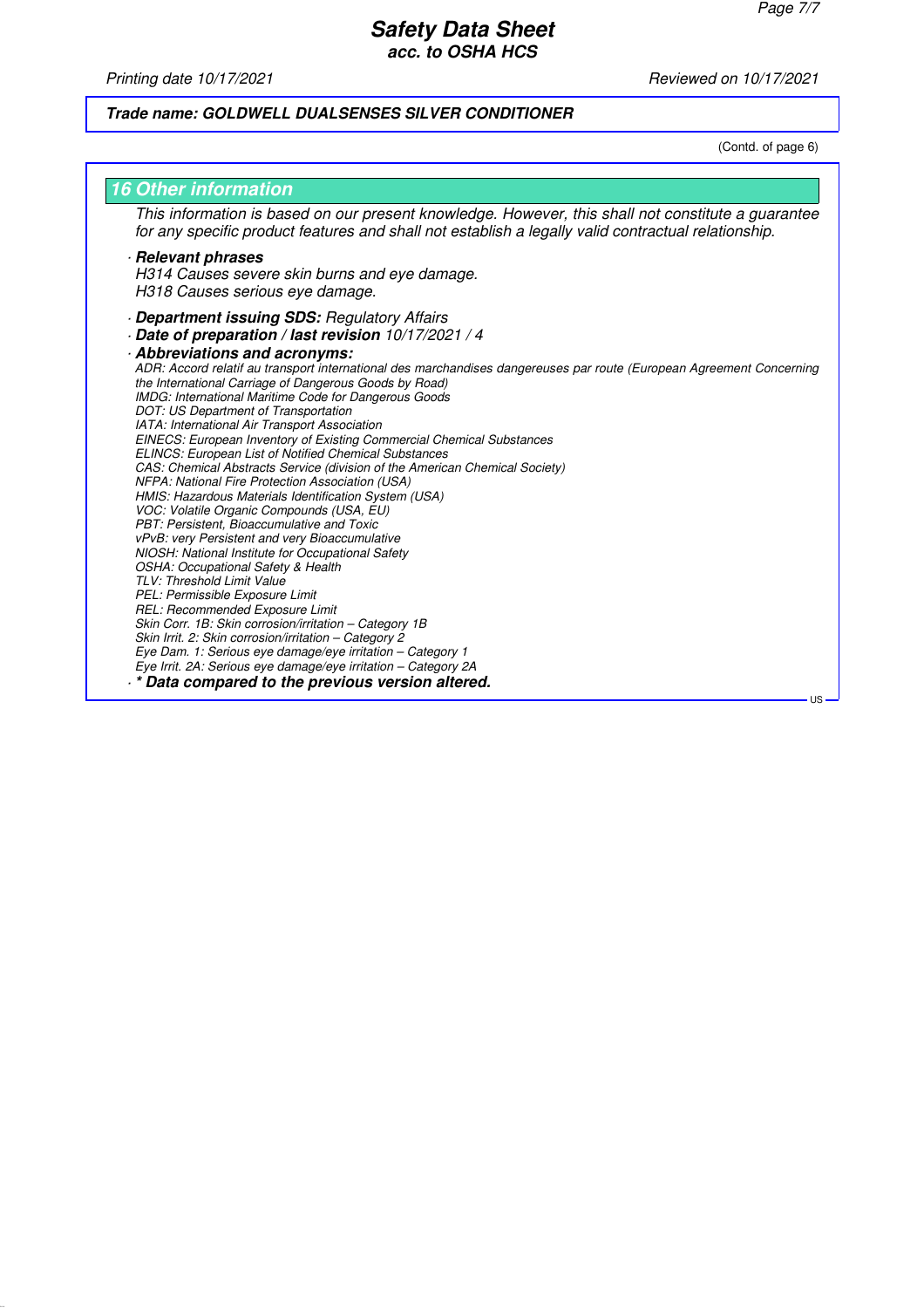

Printing date 10/15/2021 **Reviewed on 10/15/2021** Reviewed on 10/15/2021

# \* **1 Identification**

· **Product identifier**

· **Trade name: GOLDWELL DUALSENSES SILVER 60s TREATMENT**

· **Article number:** 206244 - 200ml / 206245 - 500ml

- · **Product category** PC39 Cosmetics, personal care products
- · **Application of the substance / the mixture** Hair cosmetics
- · **Manufacturer/Supplier:** Kao USA Inc. 2535 Spring Grove Avenue Cincinnati, Ohio 45214 / USA KaoGermanySDS@kao.com

· **Information department:** CHEMTREC

· **Emergency telephone number:** CHEMTREC (US): (0800) 424-9300 CHEMTREC (Outside US): +1 (703) 527-3887 (24h)

# **2 Hazard(s) identification**

# · **Classification of the substance or mixture**

The product is not classified, according to the Globally Harmonized System (GHS).

- · **Label elements**
- · **Hazard pictograms** Void
- · **Signal word** Void
- · **Hazard statements** Void
- · **Classification system:**
- · **NFPA ratings (scale 0 4)**



 $Health = 0$  $Fire = 0$  $Reactivity = 0$ 

· **HMIS-ratings (scale 0 - 4)**

**HEALTH**  FIRE REACTIVITY  $\boxed{0}$  Reactivity = 0  $\boxed{0}$  $\boxed{0}$  $Health = 3$  $Fire = 0$ 

- · **Other hazards**
- · **Results of PBT and vPvB assessment**
- · **PBT:** Not applicable.
- · **vPvB:** Not applicable.

# **3 Composition/information on ingredients**

· **Chemical characterization: Mixtures**

· **Description:** Mixture of the substances listed below with nonhazardous additions.

· **Dangerous components:**

CAS: 68607-24-9 C20/C22 Alkyl trimethyl ammoniumchloride Skin Irrit. 2, H315; Eye Irrit. 2A, H319

# **4 First-aid measures**

· **Description of first aid measures**

· **General information:** No special measures required.

(Contd. on page 2)

≤2.5%

US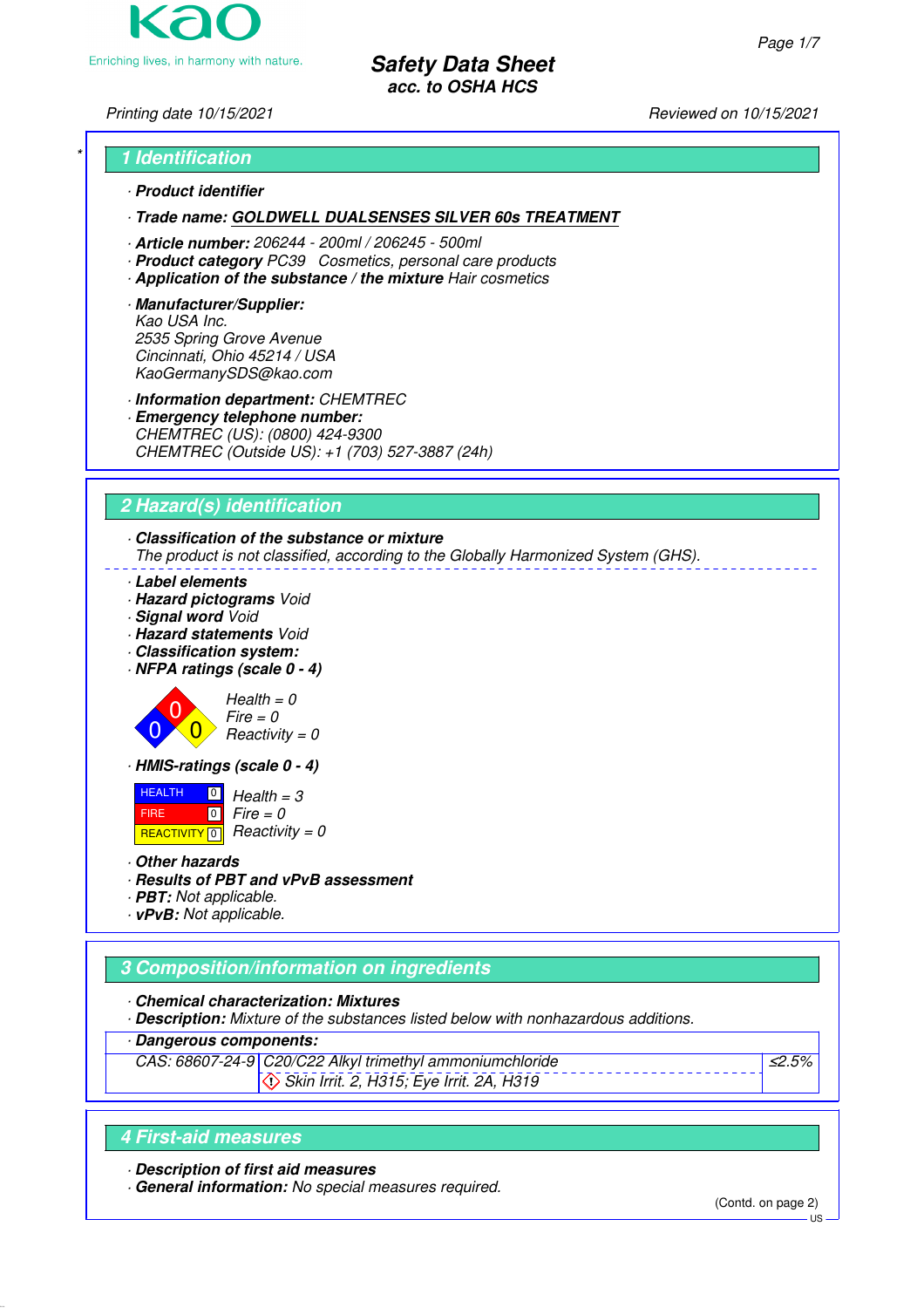Printing date 10/15/2021 **Reviewed on 10/15/2021** Reviewed on 10/15/2021

(Contd. of page 1)

# **Trade name: GOLDWELL DUALSENSES SILVER 60s TREATMENT**

- · **After inhalation:** Supply fresh air; consult doctor in case of complaints. · **After skin contact:**
- Immediately rinse with water.
- Generally the product does not irritate the skin.
- · **After eye contact:** Rinse opened eye for several minutes under running water.
- · **After swallowing:** If symptoms persist consult doctor.
- · **Information for doctor:** Treat symptomatically.
- · **Most important symptoms and effects, both acute and delayed** No further relevant information available.
- · **Indication of any immediate medical attention and special treatment needed** No further relevant information available.

# **5 Fire-fighting measures**

- · **Extinguishing media**
- · **Suitable extinguishing agents:** Use fire fighting measures that suit the environment.
- · **Special hazards arising from the substance or mixture**
- Formation of toxic gases is possible during heating or in case of fire.
- · **Advice for firefighters**
- · **Protective equipment:**
- Mouth respiratory protective device. Do not inhale explosion gases or combustion gases.
- Wear fully protective suit.
- · **Additional information** Dispose of fire debris and contaminated fire fighting water in accordance with official regulations. Collect contaminated fire fighting water separately. It must not enter the sewage system.

# **6 Accidental release measures**

- · **Personal precautions, protective equipment and emergency procedures** Wear protective equipment. Keep unprotected persons away.
- · **Environmental precautions:** Dilute with plenty of water. Do not allow to penetrate the ground/soil.

See Section 13 for disposal information.

- · **Methods and material for containment and cleaning up:** Absorb liquid components with liquid-binding material.
- · **Reference to other sections** See Section 7 for information on safe handling. See Section 8 for information on personal protection equipment.
- **7 Handling and storage**
- · **Handling:**
- · **Precautions for safe handling** No special precautions are necessary if used correctly.
- · **Information about protection against explosions and fires:** No special measures required.
- · **Conditions for safe storage, including any incompatibilities**
- · **Storage:**
- · **Requirements to be met by storerooms and receptacles:** Store only in the original receptacle.
- · **Information about storage in one common storage facility:** Not required.
- · **Further information about storage conditions:**
- Store in cool, dry conditions in well sealed receptacles.
- · **Specific end use(s)** No further relevant information available.

(Contd. on page 3)

 $H<sub>S</sub>$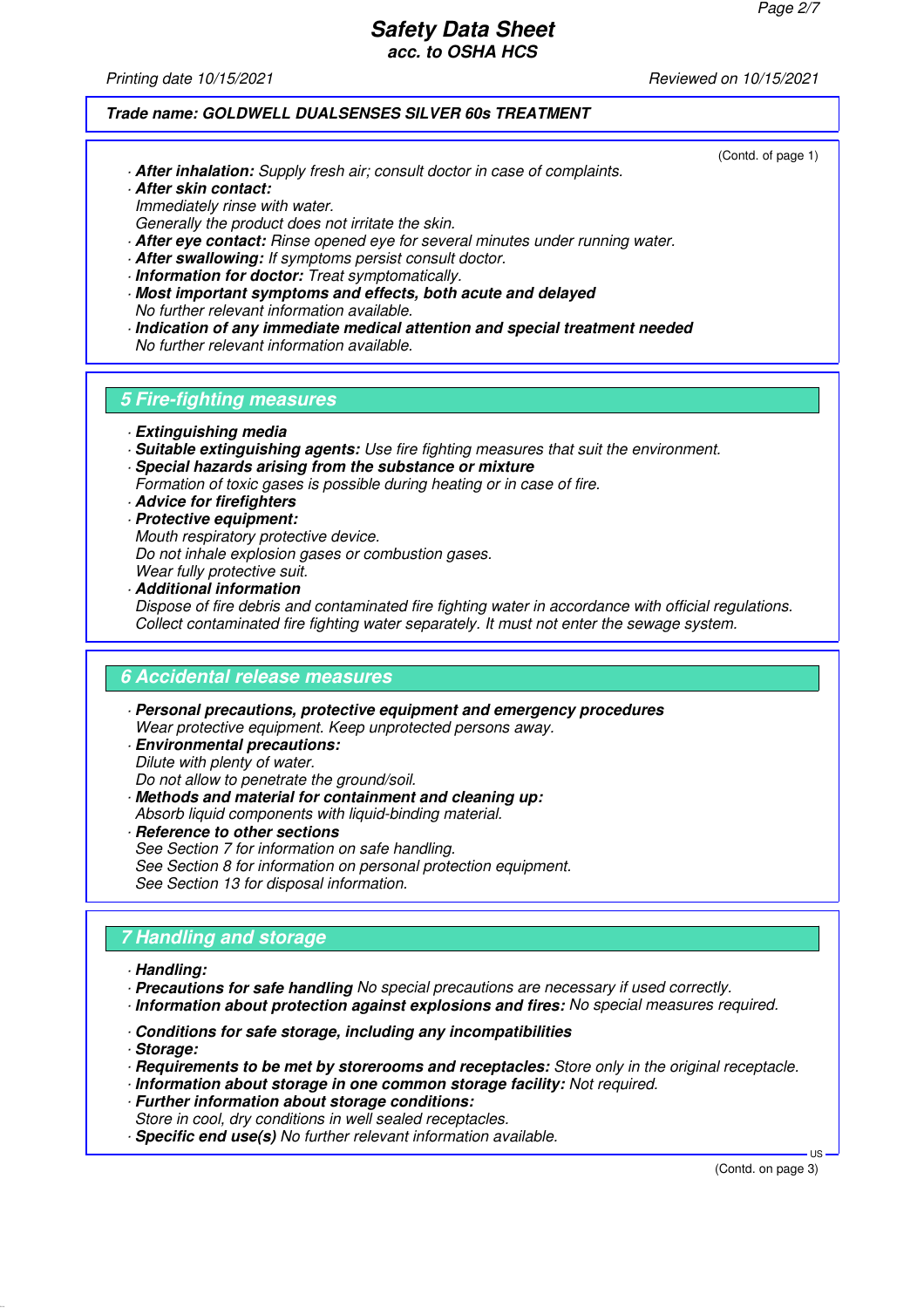Printing date 10/15/2021 **Reviewed on 10/15/2021** Reviewed on 10/15/2021

**Trade name: GOLDWELL DUALSENSES SILVER 60s TREATMENT**

(Contd. of page 2)

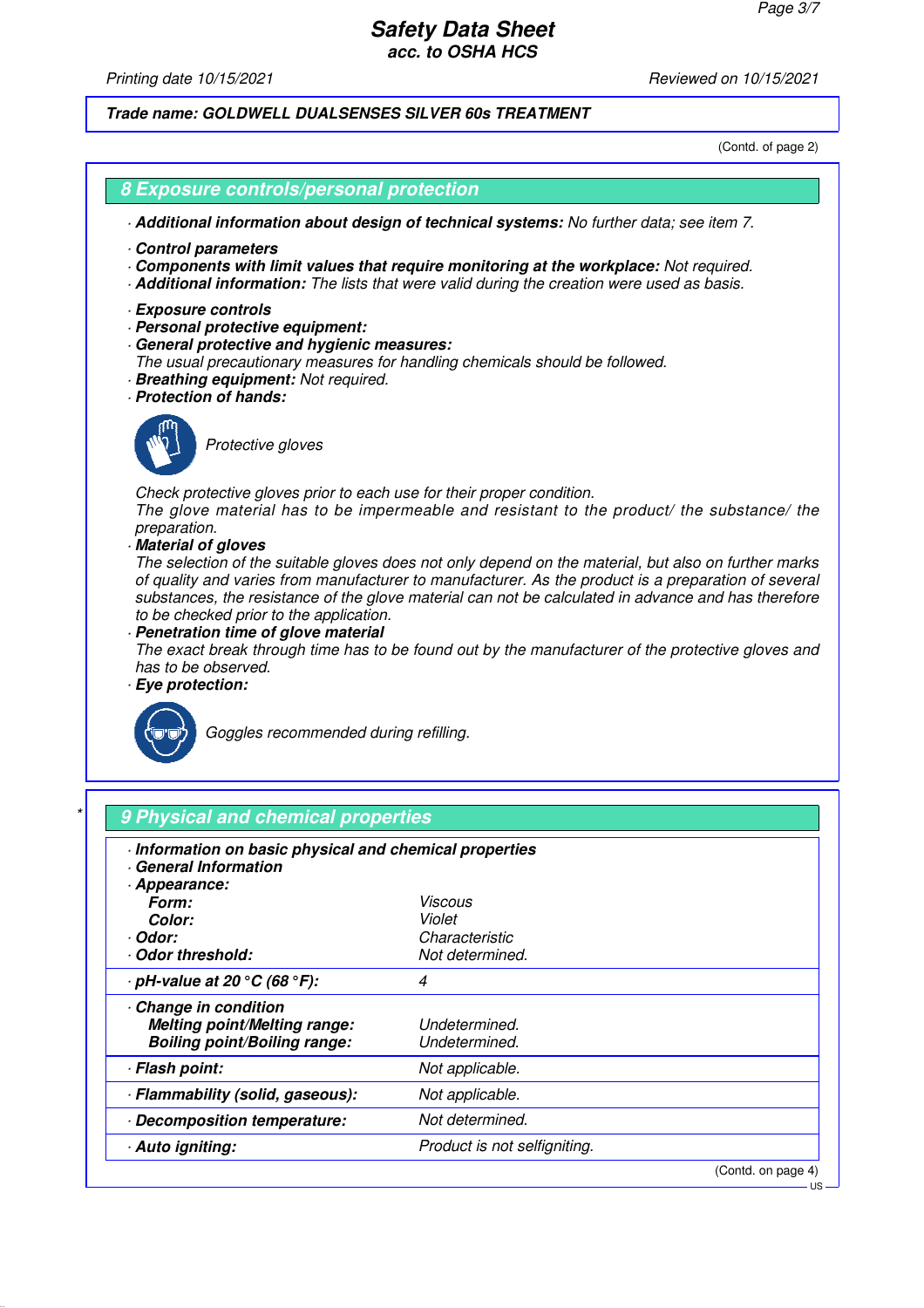Printing date 10/15/2021 **Reviewed on 10/15/2021** Reviewed on 10/15/2021

#### **Trade name: GOLDWELL DUALSENSES SILVER 60s TREATMENT**

| Product does not present an explosion hazard.<br>Danger of explosion:<br>$\cdot$ Vapor pressure at 20 $\rm{^{\circ}C}$ (68 $\rm{^{\circ}F}$ ):<br>23 hPa (17.3 mm Hg)<br>$\cdot$ Density at 20 $\rm{^{\circ}C}$ (68 $\rm{^{\circ}F}$ ):<br>$0.9855$ g/cm <sup>3</sup> (8.224 lbs/gal)<br>· Relative density<br>Not determined.<br>· Vapor density<br>Not determined.<br>· Evaporation rate<br>Not determined.<br>· Solubility in / Miscibility with<br>Water:<br>Fully miscible.<br>· Partition coefficient (n-octanol/water): Not determined.<br>· Viscosity:<br>Not determined.<br>Dynamic:<br>Kinematic:<br>Not determined.<br>· Solvent content:<br>$0.3\%$<br><b>Organic solvents:</b><br>82.8%<br>Water:<br><b>VOC content:</b><br>0.01%<br>6.4%<br><b>Solids content:</b><br>Other information<br>No further relevant information available. |  | (Contd. of page 3) |  |
|-----------------------------------------------------------------------------------------------------------------------------------------------------------------------------------------------------------------------------------------------------------------------------------------------------------------------------------------------------------------------------------------------------------------------------------------------------------------------------------------------------------------------------------------------------------------------------------------------------------------------------------------------------------------------------------------------------------------------------------------------------------------------------------------------------------------------------------------------------|--|--------------------|--|
|                                                                                                                                                                                                                                                                                                                                                                                                                                                                                                                                                                                                                                                                                                                                                                                                                                                     |  |                    |  |
|                                                                                                                                                                                                                                                                                                                                                                                                                                                                                                                                                                                                                                                                                                                                                                                                                                                     |  |                    |  |
|                                                                                                                                                                                                                                                                                                                                                                                                                                                                                                                                                                                                                                                                                                                                                                                                                                                     |  |                    |  |
|                                                                                                                                                                                                                                                                                                                                                                                                                                                                                                                                                                                                                                                                                                                                                                                                                                                     |  |                    |  |
|                                                                                                                                                                                                                                                                                                                                                                                                                                                                                                                                                                                                                                                                                                                                                                                                                                                     |  |                    |  |
|                                                                                                                                                                                                                                                                                                                                                                                                                                                                                                                                                                                                                                                                                                                                                                                                                                                     |  |                    |  |
|                                                                                                                                                                                                                                                                                                                                                                                                                                                                                                                                                                                                                                                                                                                                                                                                                                                     |  |                    |  |
|                                                                                                                                                                                                                                                                                                                                                                                                                                                                                                                                                                                                                                                                                                                                                                                                                                                     |  |                    |  |
|                                                                                                                                                                                                                                                                                                                                                                                                                                                                                                                                                                                                                                                                                                                                                                                                                                                     |  |                    |  |
|                                                                                                                                                                                                                                                                                                                                                                                                                                                                                                                                                                                                                                                                                                                                                                                                                                                     |  |                    |  |
|                                                                                                                                                                                                                                                                                                                                                                                                                                                                                                                                                                                                                                                                                                                                                                                                                                                     |  |                    |  |
|                                                                                                                                                                                                                                                                                                                                                                                                                                                                                                                                                                                                                                                                                                                                                                                                                                                     |  |                    |  |
|                                                                                                                                                                                                                                                                                                                                                                                                                                                                                                                                                                                                                                                                                                                                                                                                                                                     |  |                    |  |
|                                                                                                                                                                                                                                                                                                                                                                                                                                                                                                                                                                                                                                                                                                                                                                                                                                                     |  |                    |  |
|                                                                                                                                                                                                                                                                                                                                                                                                                                                                                                                                                                                                                                                                                                                                                                                                                                                     |  |                    |  |
|                                                                                                                                                                                                                                                                                                                                                                                                                                                                                                                                                                                                                                                                                                                                                                                                                                                     |  |                    |  |
|                                                                                                                                                                                                                                                                                                                                                                                                                                                                                                                                                                                                                                                                                                                                                                                                                                                     |  |                    |  |
|                                                                                                                                                                                                                                                                                                                                                                                                                                                                                                                                                                                                                                                                                                                                                                                                                                                     |  |                    |  |

# **10 Stability and reactivity**

#### · **Reactivity**

No dangerous reactions known if used as directed. No further relevant information available.

- · **Chemical stability** The product is stable under standard conditions.
- · **Thermal decomposition / conditions to be avoided:**

No decomposition if used according to specifications.

- · **Possibility of hazardous reactions** No dangerous reactions known.
- · **Conditions to avoid** No further relevant information available.
- · **Incompatible materials:** No further relevant information available.

· **Hazardous decomposition products:** No dangerous decomposition products known.

# **11 Toxicological information**

- · **Information on toxicological effects**
- · **Acute toxicity:**
- · **Primary irritant effect:**
- · **on the skin:** No irritant effect.
- · **on the eye:** No irritating effect.
- · **Sensitization:** No sensitizing effects known.
- · **Additional toxicological information:**

The product is not subject to classification according to internally approved calculation methods for preparations:

When used and handled according to specifications, the product does not have any harmful effects according to our experience and the information provided to us.

- · **Carcinogenic categories**
- · **IARC (International Agency for Research on Cancer)**

CAS: 64-17-5 Ethanol 1

· **NTP (National Toxicology Program)**

None of the ingredients is listed.

(Contd. on page 5)

US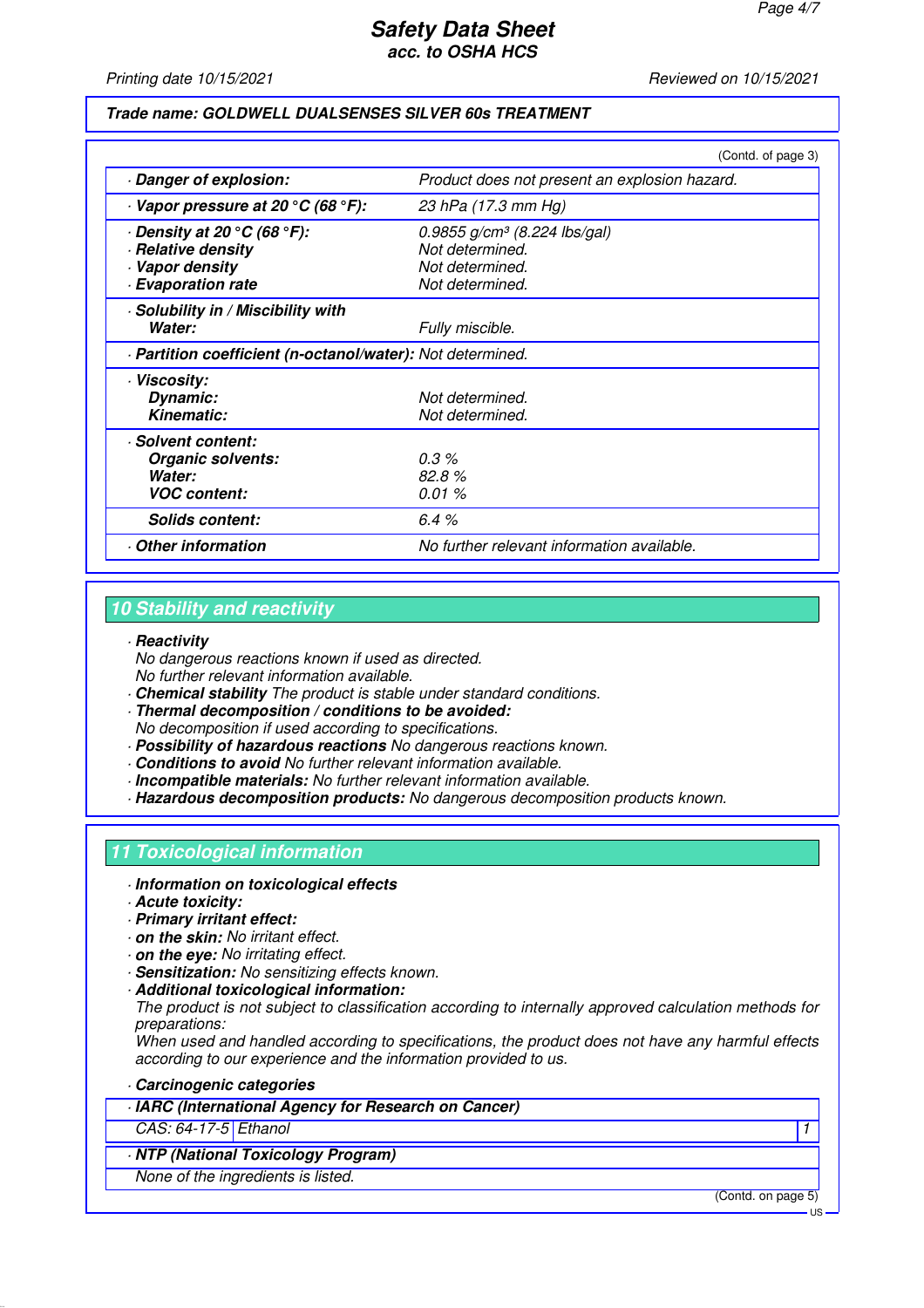Printing date 10/15/2021 Reviewed on 10/15/2021

**Trade name: GOLDWELL DUALSENSES SILVER 60s TREATMENT**

(Contd. of page 4)

# · **OSHA-Ca (Occupational Safety & Health Administration)**

None of the ingredients is listed.

# **12 Ecological information**

#### · **Toxicity**

- · **Aquatic toxicity:** No further relevant information available.
- · **Persistence and degradability** No further relevant information available.
- · **Behavior in environmental systems:**
- · **Bioaccumulative potential** No further relevant information available.
- · **Mobility in soil** No further relevant information available.
- · **Additional ecological information:**
- · **General notes:**
- Water hazard class 2 (Self-assessment): hazardous for water Do not allow product to reach ground water, water course or sewage system.

# · **Results of PBT and vPvB assessment**

- · **PBT:** Not applicable.
- · **vPvB:** Not applicable.
- · **Other adverse effects** No further relevant information available.

# **13 Disposal considerations**

- · **Uncleaned packagings:**
- · **Recommendation:** Disposal must be made according to official regulations.
- · **Recommended cleansing agent:** Water, if necessary with cleansing agents.

| 14 Transport information                                                          |                 |
|-----------------------------------------------------------------------------------|-----------------|
| · UN-Number<br>· DOT, ADR/RID/ADN, IMDG, IATA                                     | Void            |
| · UN proper shipping name<br>DOT, IMDG, IATA                                      | Void            |
| Transport hazard class(es)                                                        |                 |
| · DOT, ADR/RID/ADN, ADN, IMDG, IATA<br>· Class                                    | Void            |
| · Packing group<br>· DOT, ADR/RID/ADN, IMDG, IATA                                 | Void            |
| · Environmental hazards:                                                          | Not applicable. |
| · Special precautions for user                                                    | Not applicable. |
| Transport in bulk according to Annex II of<br><b>MARPOL73/78 and the IBC Code</b> | Not applicable. |
| UN "Model Regulation":                                                            | Void            |

# **15 Regulatory information**

· **Safety, health and environmental regulations/legislation specific for the substance or mixture**

No further relevant information available.

(Contd. on page 6)

US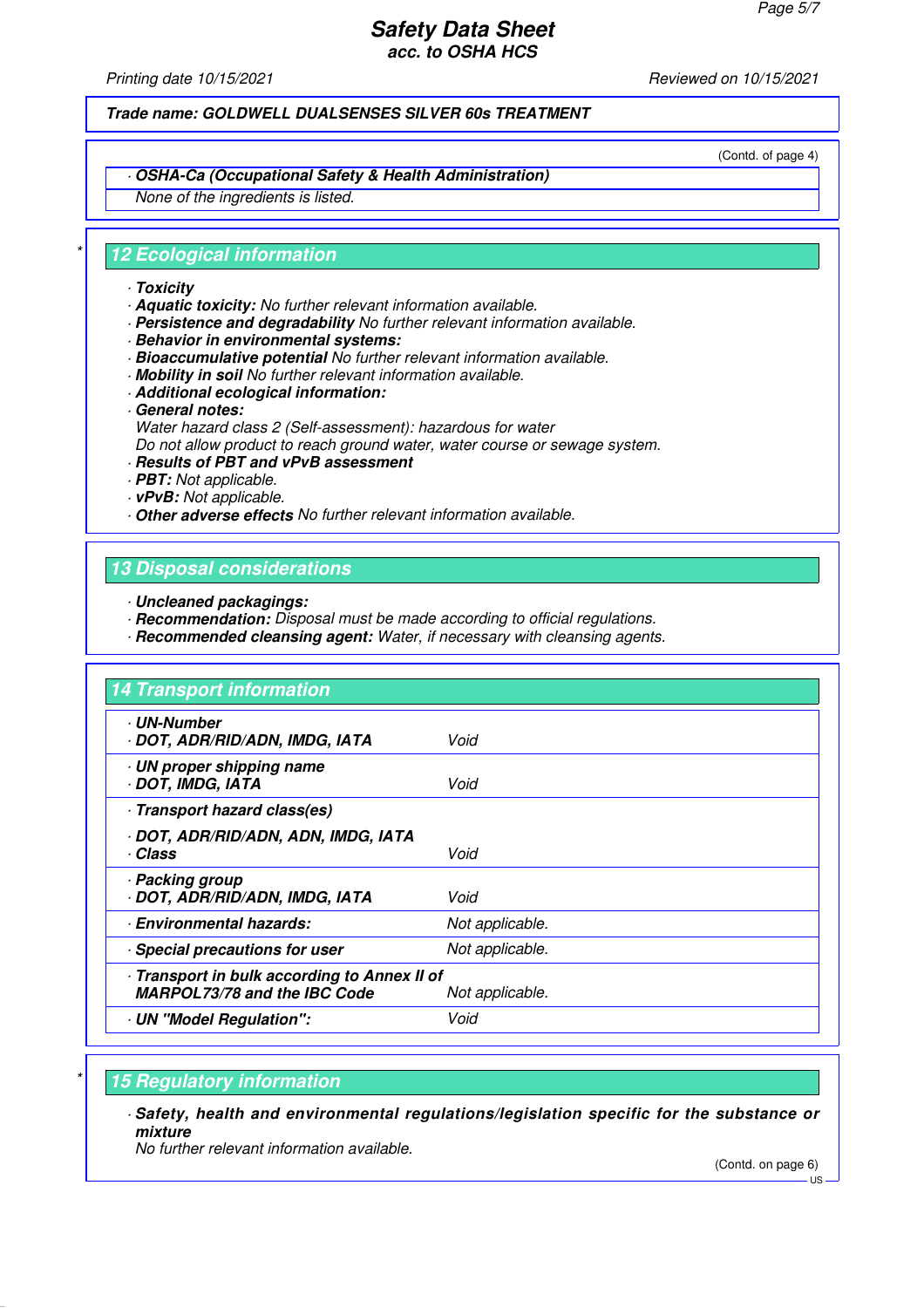Printing date 10/15/2021 **Reviewed on 10/15/2021** Reviewed on 10/15/2021

#### **Trade name: GOLDWELL DUALSENSES SILVER 60s TREATMENT**

| · Sara                                                             | (Contd. of page 5) |
|--------------------------------------------------------------------|--------------------|
| Section 355 (extremely hazardous substances):                      |                    |
| None of the ingredients is listed.                                 |                    |
| Section 313 (Specific toxic chemical listings):                    |                    |
| CAS: 122-99-6 2-Phenoxyethanol                                     |                    |
| · TSCA (Toxic Substances Control Act):                             |                    |
| All components have the value ACTIVE.                              |                    |
| · Hazardous Air Pollutants                                         |                    |
| None of the ingredients is listed.                                 |                    |
| <b>Chemicals known to cause cancer:</b>                            |                    |
| None of the ingredients is listed.                                 |                    |
| Chemicals known to cause reproductive toxicity for females:        |                    |
| None of the ingredients is listed.                                 |                    |
| Chemicals known to cause reproductive toxicity for males:          |                    |
| None of the ingredients is listed.                                 |                    |
| Chemicals known to cause developmental toxicity:                   |                    |
| CAS: 64-17-5 Ethanol                                               |                    |
| Carcinogenic categories                                            |                    |
| <b>· EPA (Environmental Protection Agency)</b>                     |                    |
| None of the ingredients is listed.                                 |                    |
| TLV (Threshold Limit Value)                                        |                    |
| CAS: 64-17-5 Ethanol                                               | ΑЗ                 |
| - NIOSH-Ca (National Institute for Occupational Safety and Health) |                    |
| None of the ingredients is listed.                                 |                    |

# **16 Other information**

This information is based on our present knowledge. However, this shall not constitute a guarantee for any specific product features and shall not establish a legally valid contractual relationship.

#### · **Relevant phrases**

H315 Causes skin irritation. H319 Causes serious eye irritation.

- · **Department issuing SDS:** Regulatory Affairs
- · **Date of preparation / last revision** 10/15/2021 / 1

· **Abbreviations and acronyms:**

ADR: Accord relatif au transport international des marchandises dangereuses par route (European Agreement Concerning the International Carriage of Dangerous Goods by Road) IMDG: International Maritime Code for Dangerous Goods DOT: US Department of Transportation IATA: International Air Transport Association EINECS: European Inventory of Existing Commercial Chemical Substances ELINCS: European List of Notified Chemical Substances CAS: Chemical Abstracts Service (division of the American Chemical Society) NFPA: National Fire Protection Association (USA) HMIS: Hazardous Materials Identification System (USA) VOC: Volatile Organic Compounds (USA, EU) PBT: Persistent, Bioaccumulative and Toxic vPvB: very Persistent and very Bioaccumulative NIOSH: National Institute for Occupational Safety OSHA: Occupational Safety & Health TLV: Threshold Limit Value PEL: Permissible Exposure Limit REL: Recommended Exposure Limit Skin Irrit. 2: Skin corrosion/irritation – Category 2